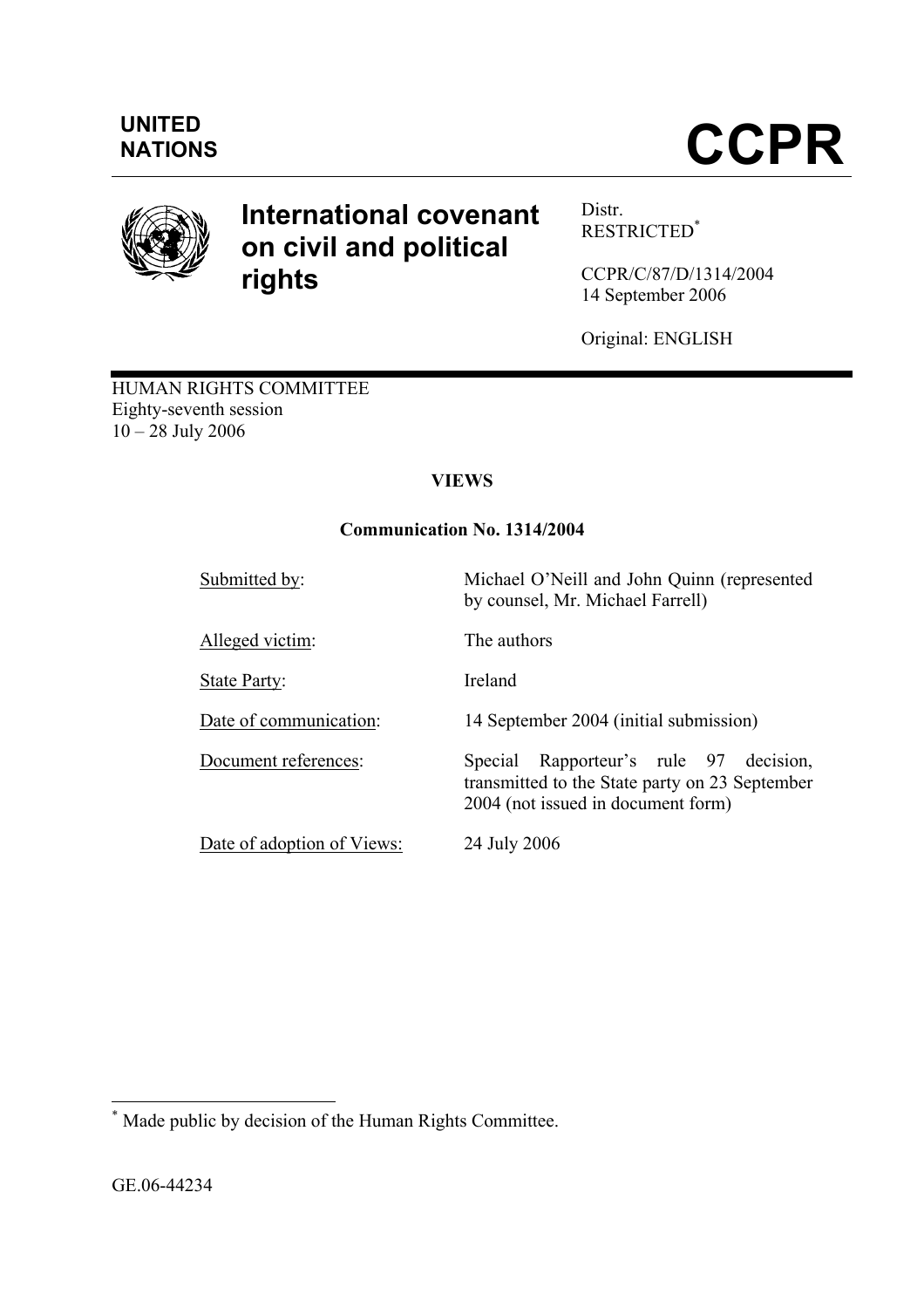*Subject matter:* Discrimination by the executive with respect to the application of an early release scheme for prisoners

 *Procedural issues:* None

 *Substantive issues:* Equality before the law and equal protection of the law

 *Articles of the Covenant:* 9, paragraph 1; 14, paragraph 1; 26; 2, paragraphs 1 and 3

 *Articles of the Optional Protocol:* None

 On 24 July 2006, the Human Rights Committee adopted the annexed draft as the Committee's Views, under article 5, paragraph 4, of the Optional Protocol in respect of communication No. 1314/2004. The text of the Views is appended to the present document.

#### [ANNEX]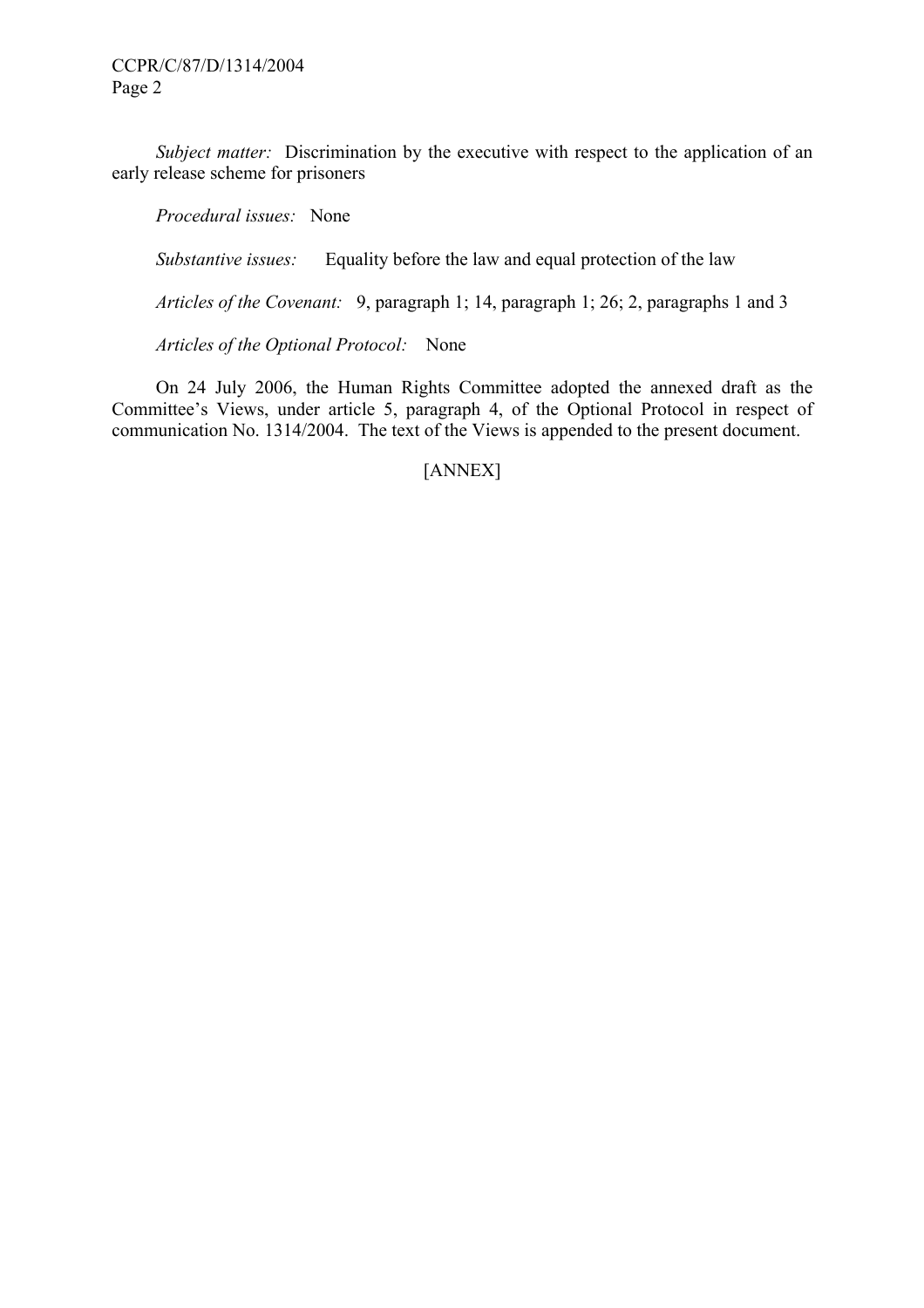#### **ANNEX**

Views of the Human Rights Committee under article 5, paragraph 4, of the Optional Protocol to the International Covenant on Civil and Political rights

Eighty-seventh session

concerning

#### **Communication No. 1314/2004\***

| Submitted by:          | Michael O'Neill and John Quinn (represented<br>by counsel, Mr. Michael Farrell) |
|------------------------|---------------------------------------------------------------------------------|
| Alleged victim:        | The authors                                                                     |
| State Party:           | Ireland                                                                         |
| Date of communication: | 14 September 2004 (initial submission)                                          |

 The Human Rights Committee, established under article 28 of the International Covenant on Civil and Political Rights,

Meeting on 24 July 2006,

 Having concluded its consideration of communication No. 1314/2004, submitted to the Human Rights Committee on behalf of Michael O'Neill and John Quinn under the Optional Protocol to the International Covenant on Civil and Political Rights,

 Having taken into account all written information made available to it by the author of the communication, and the State party,

Adopts the following:

<sup>\*</sup> The following members of the Committee participated in the examination of the present communication: Mr. Abdelfattah Amor, Mr. Nisuke Ando, Mr. Prafullachandra Natwarlal Bhagwati, Ms. Christine Chanet, Mr. Maurice Glèlè Ahanhanzo, Mr. Edwin Johnson, Mr. Walter Kälin, Mr. Ahmed Tawfik Khalil, Mr. Rajsoomer Lallah, Ms. Elisabeth Palm, Mr. Rafael Rivas Posada, Mr. Ivan Shearer, Mr. Hipólito Solari-Yrigoyen, Ms. Ruth Wedgwood and Mr. Roman Wieruszewski.

Pursuant to rule 90 of the Committee's rules of procedure, Committee member Mr. Michael O'Flaherty did not participate in the adoption of the present decision.

The text of three individual opinions signed by Committee members Mr. Hipólito Solari-Yrigoyen**,** Ms. Ruth Wedgwood, Mr. Rajsoomer Lallah and Ms. Christine Chanet are appended to the current document.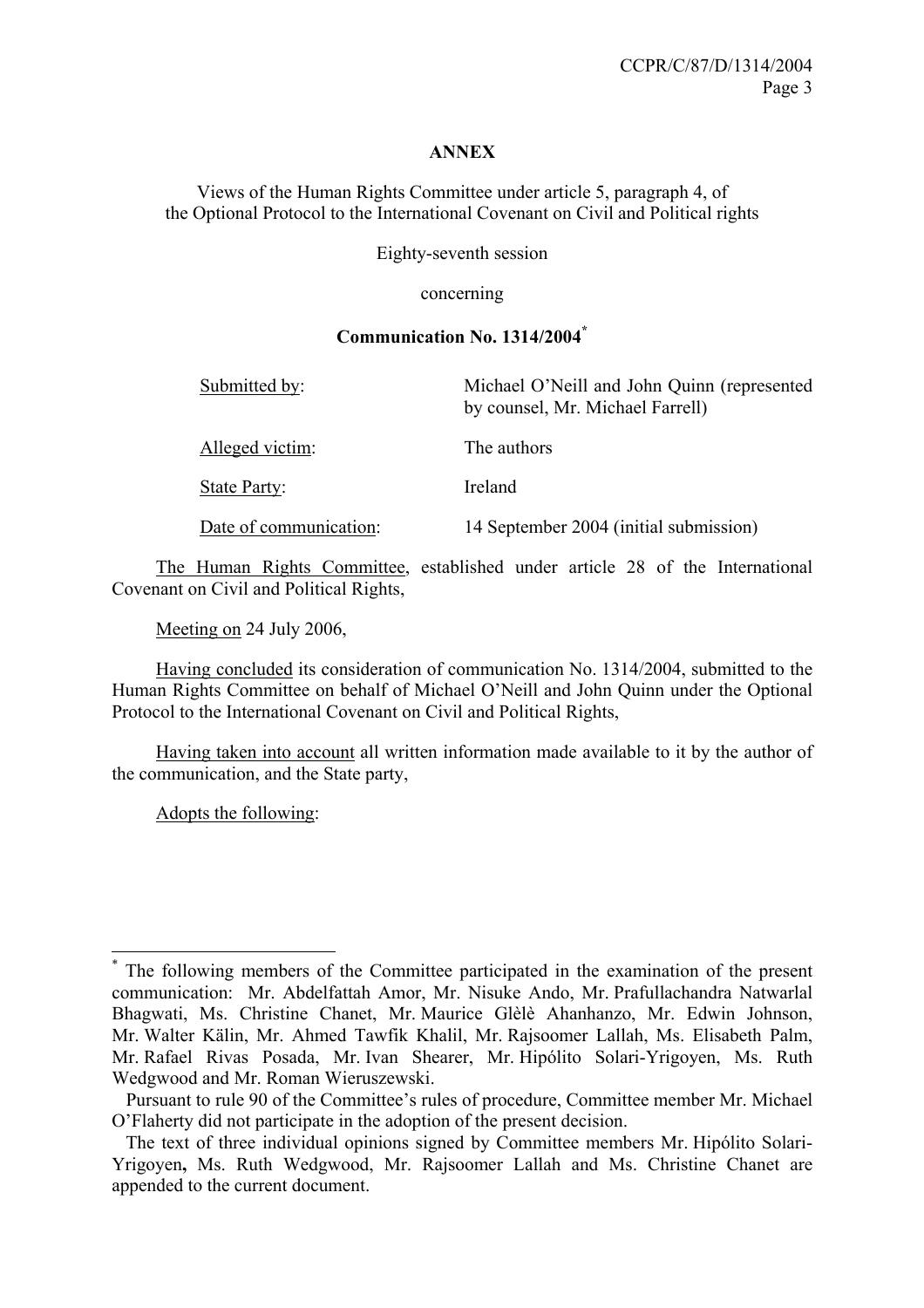#### **Views under article 5, paragraph 4, of the Optional Protocol**

1. The authors of the communication are Michael O'Neill and John Quinn, both Irish nationals, born on 10 February 1951 and 8 November 1967, respectively. They claim to be victims of violations by Ireland of their rights under article 2, paragraphs 1 and 3; article 9, paragraph 1; article 14, paragraph 1; and article 26, of the International Covenant on Civil and Political Rights. . The Optional Protocol entered into force for Ireland on 8 March 1990. They are represented by counsel, Mr. Michael Farrell, Solicitor**.** 

#### **Factual background**

2.1 On 3 February 1999, Michael O'Neill was convicted by the Special Criminal Court of the manslaughter of a police officer (Garda), Detective Garda Jerry McCabe (hereinafter referred to as "Garda McCabe"), the malicious wounding of another police officer and possession of firearms with intent to commit an offence. These offences arose out of an attempted robbery of a mail van in Adare, Co. Limerick, Ireland, on 7 June 1996. Mr. O'Neil pleaded guilty and he was sentenced to eleven years imprisonment on the charge of manslaughter and two terms of five years imprisonment on the other charges; all sentences to run concurrently. Although he had been in custody since 20 June 1996, the sentences were dated from February 1999 and he is due for release with full remission on 17 May 2007.

2.2 In February 1999, Mr. Quinn pleaded guilty to and was convicted of conspiring to commit the above mentioned robbery by the Special Criminal Court and was sentenced to six years imprisonment. He was released on 8 August 2003, after completing his sentence with normal remission. Three other persons were convicted of the manslaughter of Garda McCabe, the malicious wounding of the other policeman, and possession of firearms with intent. They were sentenced to terms of imprisonment ranging from twelve to fourteen years.

2.3 The attempted robbery was carried out on behalf of the Provisional Irish Republican Army (IRA), an illegal paramilitary organisation involved in the armed conflict in Northern Ireland, which frequently spilled over into Great Britain and the State party. The robbery and shooting were initially denied by the Provisional IRA but were subsequently admitted by it. All five persons convicted were recognised by the Irish Prison Authorities and the Department of Justice, Equality and Law Reform, (hereafter referred to as the Department of Justice), as belonging to the Provisional IRA and were held in a separate part of the prison reserved for such prisoners.

#### *The Good Friday Agreement and the release of prisoners' scheme*

2.4 There was a prolonged and violent conflict in Northern Ireland since the beginning of the 1970's. In August 1994, the Provisional IRA had declared a ceasefire followed by similar declarations by Loyalist paramilitary groups, i.e. groups supporting the continuance of the connection between Northern Ireland and the United Kingdom. The IRA resumed its violent campaign in February 1996, and it was during this period that the offence in question occurred. A ceasefire was declared in September 1997, which has lasted to date.

2.5 On 10 April 1998, a formal international agreement between the Governments of the United Kingdom and Ireland, (the British-Irish Agreement) and a political agreement between the two Governments and the various political parties was reached (Multi-Party Agreement). Under the terms of the former agreement the two Governments, inter alia,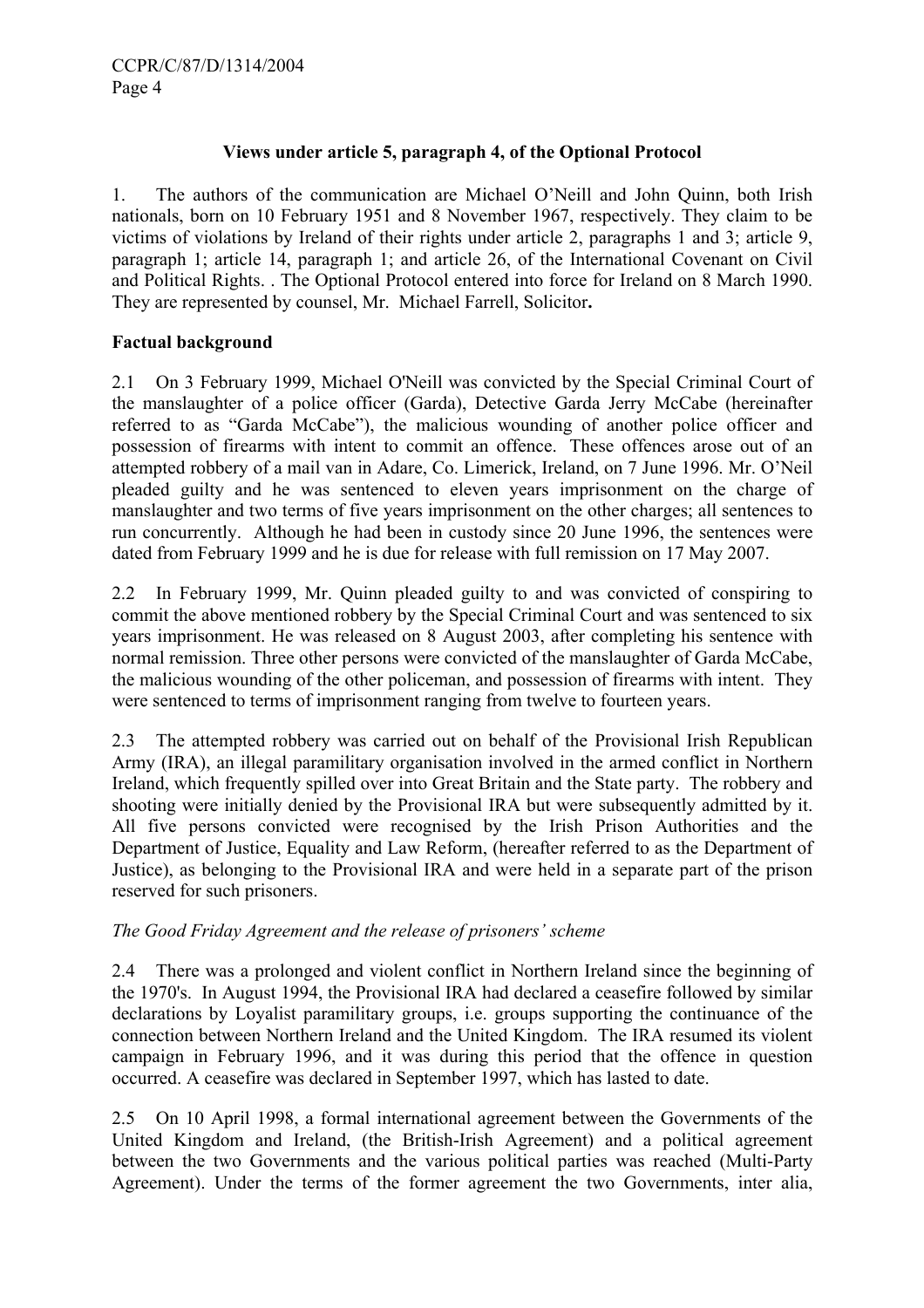undertake as a matter of international law "to support and, where appropriate implement, the terms of the Multi-Party Agreement". This package of agreements was formally known as the "Agreement reached in the Multiparty Negotiations", but is generally referred to as the Good Friday Agreement (hereinafter referred to as the "GFA").

2.6 One section of the GFA, entitled "Prisoners" provided that both the United Kingdom and Irish Governments would establish mechanisms to enable the early release of prisoners convicted of "scheduled offences" in Northern Ireland or similar offences committed elsewhere. "Scheduled offences" were offences committed by or on behalf of paramilitary organisations connected with the Northern Ireland conflict. Prisoners affiliated to organisations which were not maintaining complete and unequivocal ceasefires would not benefit from the early release provisions. It was envisaged under the GFA that all qualifying prisoners would be released at the end of two years after commencement of the scheme if not  $\text{before}^1$ .

2.7 The Prisoner Release scheme was implemented in the State party by the Criminal Justice (Release of Prisoners) Act, 1998 (hereinafter referred to as "the 1998 Act"). The 1998 Act did not confer new release powers on the Minister for Justice, Equality and Law Reform (hereafter referred to as "the Justice Minister"). The releases were to be effected under existing discretionary powers (section 33 of the Offences against the State Act 1939, see para. 4.3 below), but the Act provided for the establishment of a Commission to advise the Justice Minister in relation to the release of prisoners pursuant to the GFA. The Act provided, however, that the Commission could only advise the Minister in relation to prisoners who had already been specified by him to be "qualifying prisoners for the purposes of the Good Friday Agreement". Accordingly, the key decision in relation to the release of any prisoner under the scheme was the decision as to whether or not that person was a "qualifying prisoner"<sup>2</sup>. On 28 July 1998, the release scheme commenced. In a joint statement issued on 5 May 2000, the Prime Ministers of the United Kingdom and Ireland stated "It is intended that, in accordance with the GFA, all remaining prisoners qualifying for early release will be released by the 28th July 2000". Figures issued by the two Governments on 14 July 2001 confirmed that 444 qualifying prisoners had been released in Northern Ireland under the GFA, and 57 had been released in the State party.

 $\overline{a}$ 

<sup>1</sup> In the "prisoners" section " of the GFA, it was stated that "... the intention would be that should the circumstances allow it, any qualifying prisoners who remained in custody two years after the commencement of the scheme would be released at that point".<br><sup>2</sup> According to the 1008 Act<sup>2</sup> "curelifying prisoners" shall be construed in a

According to the 1998 Act," "qualifying prisoners" shall be construed in accordance with section 3 (2) of this Act". Section 3 (2) states, "The Minister shall from time to time, as he or she considers appropriate, request the Commission to give advice with respect to the exercise, by reference to the relevant provisions, of any power referred to in subsection (1) of this section in relation to persons specified by the Minister to be qualifying prisoners for the purposes of those provisions (in this Act referred to as "qualifying prisoners") and the Commission shall comply with such a request."

<sup>&</sup>quot;[R]elevant provisions" mean "those provisions of the Agreement reached in the Multi-Party Talks which appear under the heading "Prisoners" in that Agreement."

Under the "prisoners" heading in the GFA, it stated *inter alia* that the prisoners must have been convicted of an offence similar to a scheduled offence in Northern Ireland and must not be affiliated to organisations that are not maintaining a complete and unequivocal cease-fire.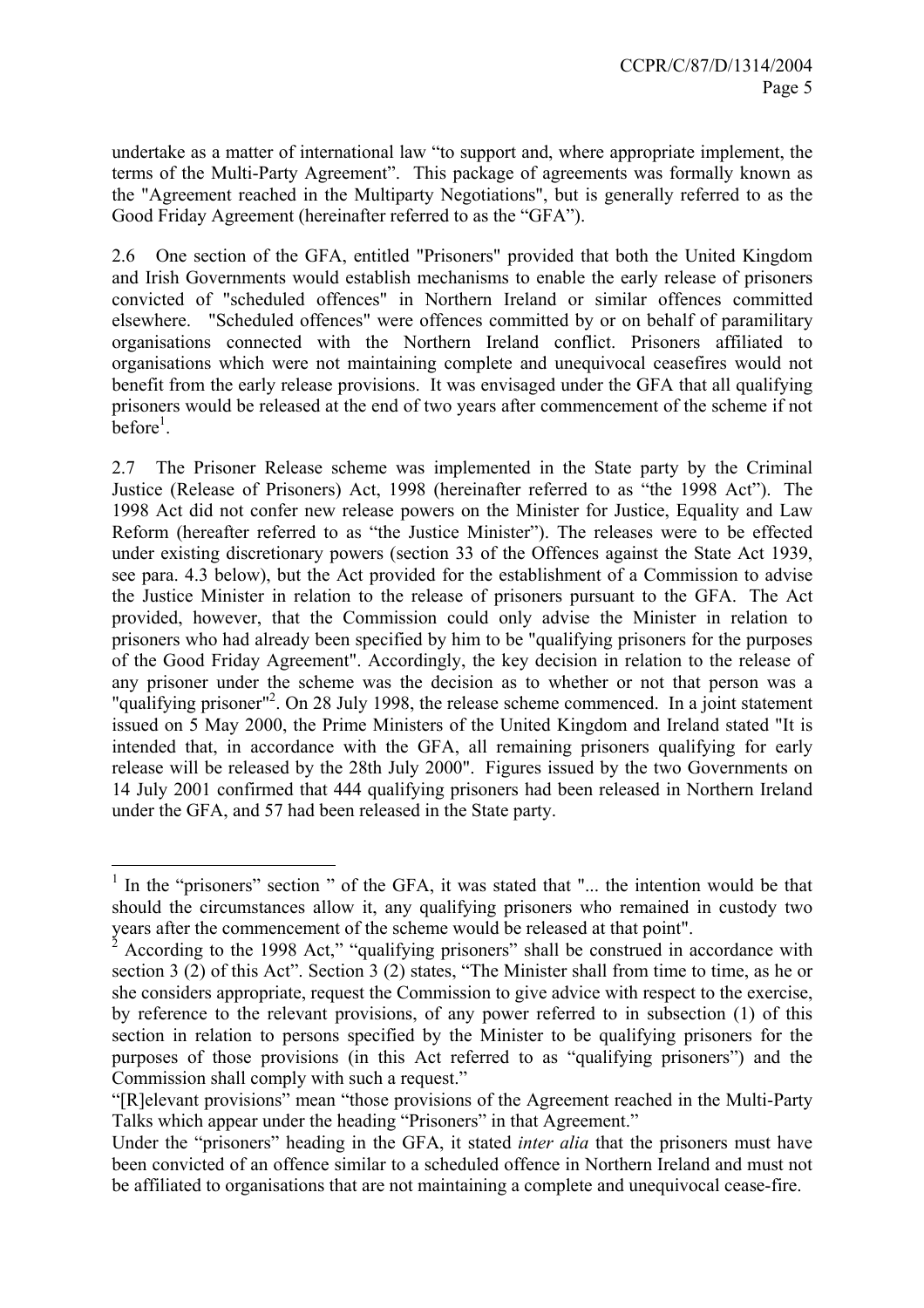$\overline{a}$ 

#### *The authors' requests for release*

2.8 On 25 July 2000, the authors wrote to the Justice Minister requesting confirmation that he had specified them as "qualifying prisoners" for the purpose of the early release scheme, and requesting their release pursuant to the GFA and the 1998 Act. They added that if the Minister did not intend to accede to this application, he should furnish them with the reasons for his decision and give them the opportunity to make representations in connection therewith. By 30 July 2001, and despite a number of further letters to the Minister, the authors had received only acknowledgements of receipt of these letters. During this period, the Justice Minister had made a number of statements, both publicly and in letters to private individuals, to the effect that prisoners convicted in connection with the death of Garda McCabe would not be released under the GFA. According to the authors, a number of prisoners had been released in the State party who had been convicted of offences as grave as or graver than those committed by the authors, including the Offence of Capital Murder of members of the police force<sup>3</sup>. A large number of prisoners had been released in Northern Ireland, who had been convicted of the murder of police officers there.

2.9 In or around 2002, the authors obtained four documents from the Department of Justice, under freedom of information legislation. The first document dated, 4 October 2000, set out "the criteria for consideration under the provisions of the Good Friday Agreement" namely that the prisoners' "offences pre-date the GFA and were committed on behalf of an organisation to which the terms of the GFA apply". The document gave a list of persons who had been sentenced to life imprisonment for murder and whom it recommended should be referred to the Release of Prisoners Commission. One of the persons listed had been convicted of the murder of a member of the police force (Garda Siochana), and the documents stated that other persons convicted with him for that murder had already been released under the terms of the GFA. The second document, undated, indicated that prisoners convicted before the Special Criminal Court in the State party, in respect of offences similar to scheduled offences in Northern Ireland, which had been committed before the signing of the GFA, and who were affiliated to the Provisional IRA or another paramilitary organisation called the INLA, would qualify for release under the terms of the GFA. According to the authors, the offences committed by them clearly came within the criteria set out in these two documents.

2.10 The third document was in question and answer form, and indicated that prisoners convicted after 10 April 1998, (the date of the conclusion of the GFA) for offences committed before that date would be covered by the early release scheme, with the exception of any persons "convicted of the murder" of Garda McCabe. The document went on to discuss how long prisoners convicted after 10 April 1998 of pre-GFA offences would have to serve before they would be released. This document acknowledged that an exception was being made in the case of persons convicted of the murder of Garda McCabe and said that "this was a political judgement made against the background of the need to ensure public support for the terms of the GFA". The document said that "persons convicted of the murder of other Gardai [police officers] - who have already served long sentences - will be covered

<sup>&</sup>lt;sup>3</sup> The death penalty was retained in Ireland until 1990 for the murder of police officers on duty, known as "capital murder" but all such sentences were commuted to 40 years imprisonment without remission. In 1990 the death penalty was abolished for all offences but a mandatory minimum sentence of 40 years was prescribed for capital murder.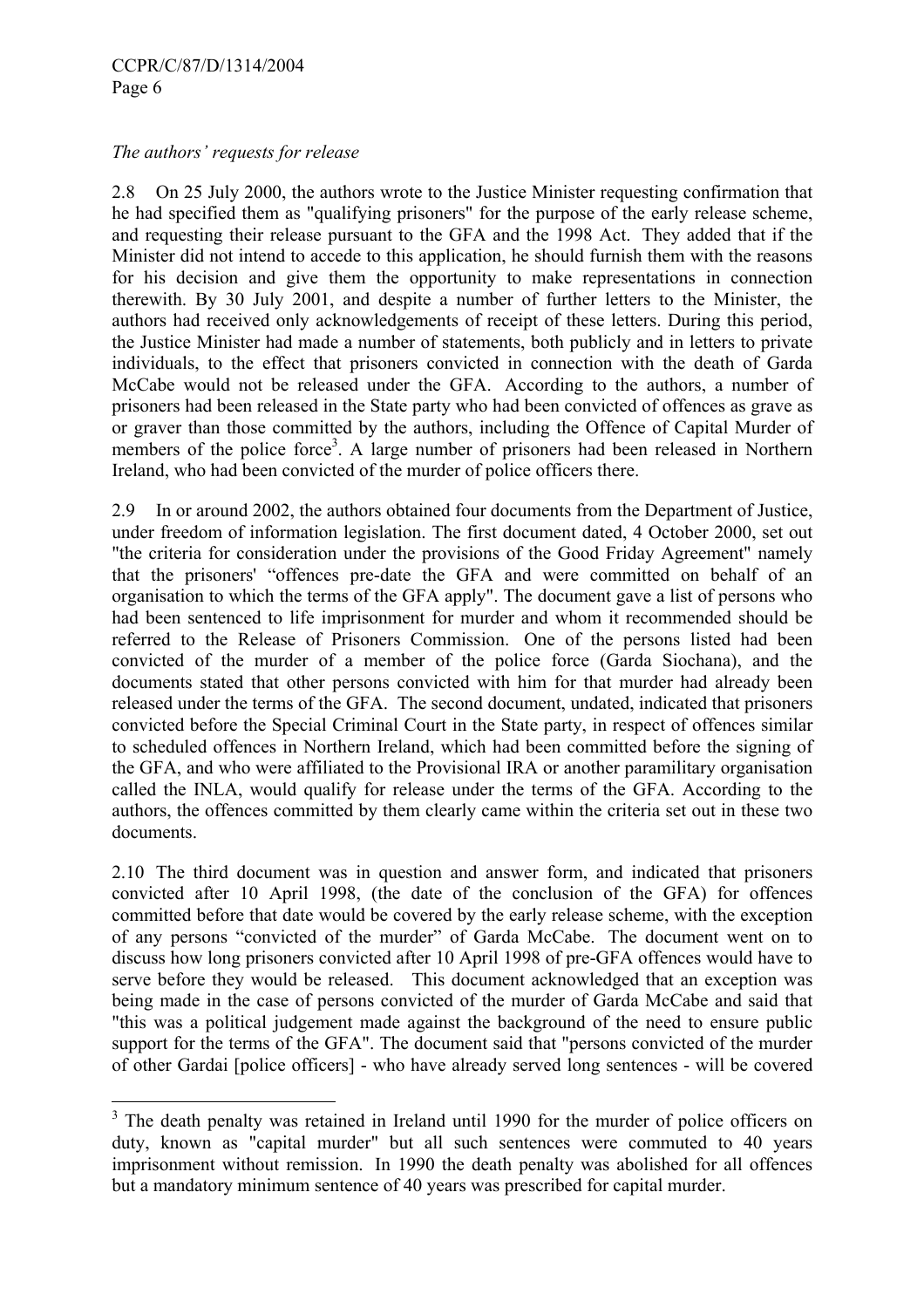by the prisoner release arrangements". The fourth document, dated 17 August 2001, is a letter from the Irish Prisons Service, (then a division of the Department of Justice) addressed to the Governor of Portlaoise Prison and to a prisoner whose name had been erased, but who had sought early release under the GFA. It stated that the Minister was not inclined to specify the prisoner concerned as a qualifying prisoner and gave the Minister's reasons for this. However, it invited the prisoner to make further representations if he so wished.

2.11 On 30 July 2001, as no reply had been forthcoming from the Justice Minister, the authors applied to the High Court and were granted leave to take judicial review proceedings seeking, *inter alia,* a declaration that they were "qualifying prisoners" for the purposes of the GFA and the 1998 Act. Judicial review in the State party proceeds by way of affidavit evidence. The respondents did not file any replying affidavits and did not contradict any of the evidence adduced on behalf of the authors.By letter of 5 June 2002, the Justice Minister replied to the authors' request to be specified as qualifying prisoners, stating that they had not been specified and that any such decision referred "to privileges or concessions" and was not subject to the procedures that had been requested by the authors.

2.12 On 26 and 27 November 2002, the authors' case was heard in the High Court and judgment was given on 27 March 2003. The judgement states that ".... it seems clear and it is not in fact contested by the respondents, since they have filed no affidavit, that the applicants, were they to be considered for release by the Minister, do fall within the category of prisoner who would be eligible for release under the relevant provisions." However, it was held that Section 3 (2), of the 1998 Act, gave the Minister "an absolute discretion" as to whether to request advice from the Release of Prisoners Commission about whether or not to release individual prisoners. Accordingly, there was no obligation on the Minister to consider any particular person for release. Thus, he could not be said to have acted capriciously, arbitrarily or unjustly in refusing to specify the authors as qualifying prisoners. He dismissed their application for judicial review.

2.13 The authors appealed to the Supreme Court which gave judgment on 29 January 2004. The Court noted that although it was undisputed that at the time the offences were committed and the authors were convicted, they were affiliated to the Provisional IRA, "it is accepted that neither of the applicants is now affiliated to an organisation which is not maintaining a complete and unequivocal cease-fire". The Court referred to the Question and Answer document (para. 2.10 above). It held that the GFA had not been incorporated into Irish law and conferred no specific rights on individuals. The power to release prisoners was a "quintessentially executive function and a discretionary one." However, it held that the High Court judge's characterization of this discretion as "absolute" was too wide - any such power had to be exercised in good faith and not in an arbitrary, capricious or irrational manner.

2.14 In conclusion, the Court distinguished between the authors' case and those of other prisoners who had been released after committing equally or more serious crimes, on the grounds that the latter group had all been tried and convicted at the time the GFA was concluded. Given this distinction, the Court held that to make a decision that no one convicted in connection with the murder in question should be released, was "a policy choice, which it was entirely within the discretion of the Executive to make, and could not be characterised as capricious, arbitrary or irrational" . It rejected the claim that the refusal to specify them as qualifying prisoners constituted unfair discrimination between them and others who had committed crimes of equal or greater gravity, and reiterated that, on the basis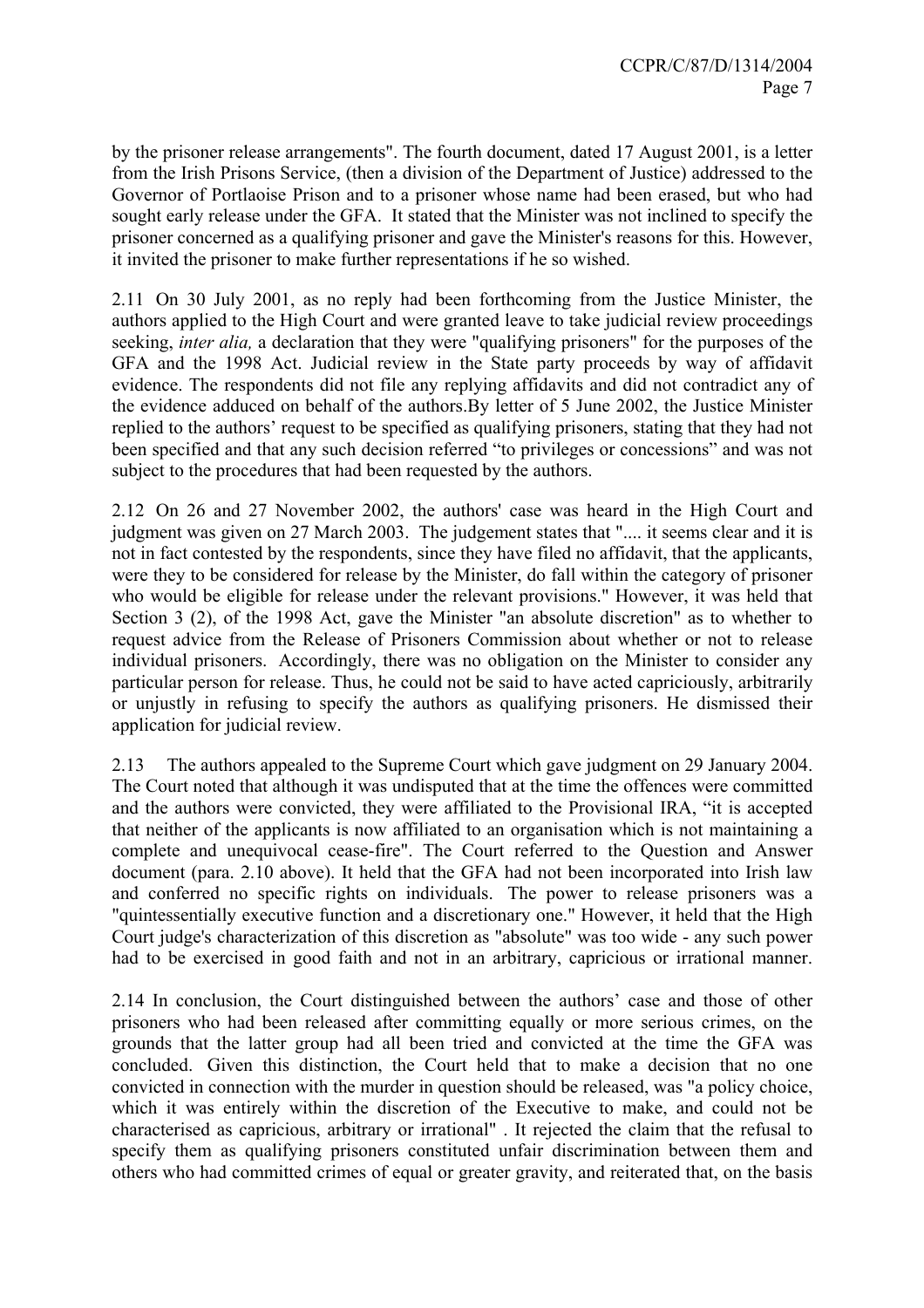of the presumed distinction, the authors were not in the same position as those convicted of similar or graver offences. The Supreme Court rejected the authors' appeal.

2.15 According to the authors, the distinction made by the Supreme Court between the authors and those convicted with them, and other persons released under the GFA, was not put to counsel for the authors during the hearing. They were given no indication that the Court regarded this as a significant issue. It was mentioned in one speculative query by the Chief Justice during a series of exchanges between members of the Court and counsel for the respondents, a query to which counsel did not respond. It was factually erroneous, too. The question and answer document obtained under freedom of information legislation (para. 2.10 above) and referred to in both the High Court and Supreme Court judgments, had made it clear that the release provisions applied to persons convicted after the GFA as well as before it. In fact, two persons had been released in the State party who had been convicted after the GFA for offences committed before it, and at least eleven persons convicted after the GFA for pre-GFA offences had been released in Northern Ireland, confirming that the authorities there made no such distinction between convictions imposed before or after 10 April 1998. The cases in question had not been specifically drawn to the attention of the High Court as no one had sought to make such a distinction. It was undisputed in the High Court that, were the authors to be considered by the Minister, they would fall into the category of persons who would be eligible for release under the relevant provisions. This was not contested by the respondents. Similarly, this information had not been brought to the attention of the Supreme Court because, as an appellate Court, it proceeds on the basis of the evidence that was before the lower Court. In this case, neither side had sought to challenge the finding by the High Court that the authors met the criteria for eligibility for the early release scheme.

2.16 On 12 February 2004, the authors issued a motion seeking to have the judgment and order of the Supreme Court set aside or corrected and seeking a re-hearing of their appeal. The grounding affidavit for the application gave details of the two persons who had been released in the State party following post GFA convictions, and also of a larger number of persons in similar circumstances who had been released in Northern Ireland. In a sworn affidavit of 4 March 2004, the respondents confirmed the release of the two individuals convicted after the GFA but denied that their cases were comparable to those of the authors. On 1 April 2004, the authors' application was heard by the same panel of the Supreme Court, which held that the facts in relation to the point at issue, "were agreed and were not in issue at any stage in the case." The Court was satisfied that counsel for the authors had every opportunity to deal fully with the matter and dismissed the application.

#### **The Complaint**

3.1 The authors claim that they were discriminated against, under articles 2, paragraph 1, and 26, by the refusal of the Justice Minister to specify them as qualifying prisoners under the 1998 Act. They claim that they meet all the criteria for release under this scheme, set out in the four documents abovementioned, which originated from the Department of Justice, but that the Justice Minister arbitrarily refused to include them in the scheme. They claim that they are the only persons meeting the criteria who have been excluded from the scheme and that other persons convicted of comparable and even graver offences were specified as qualifying prisoners.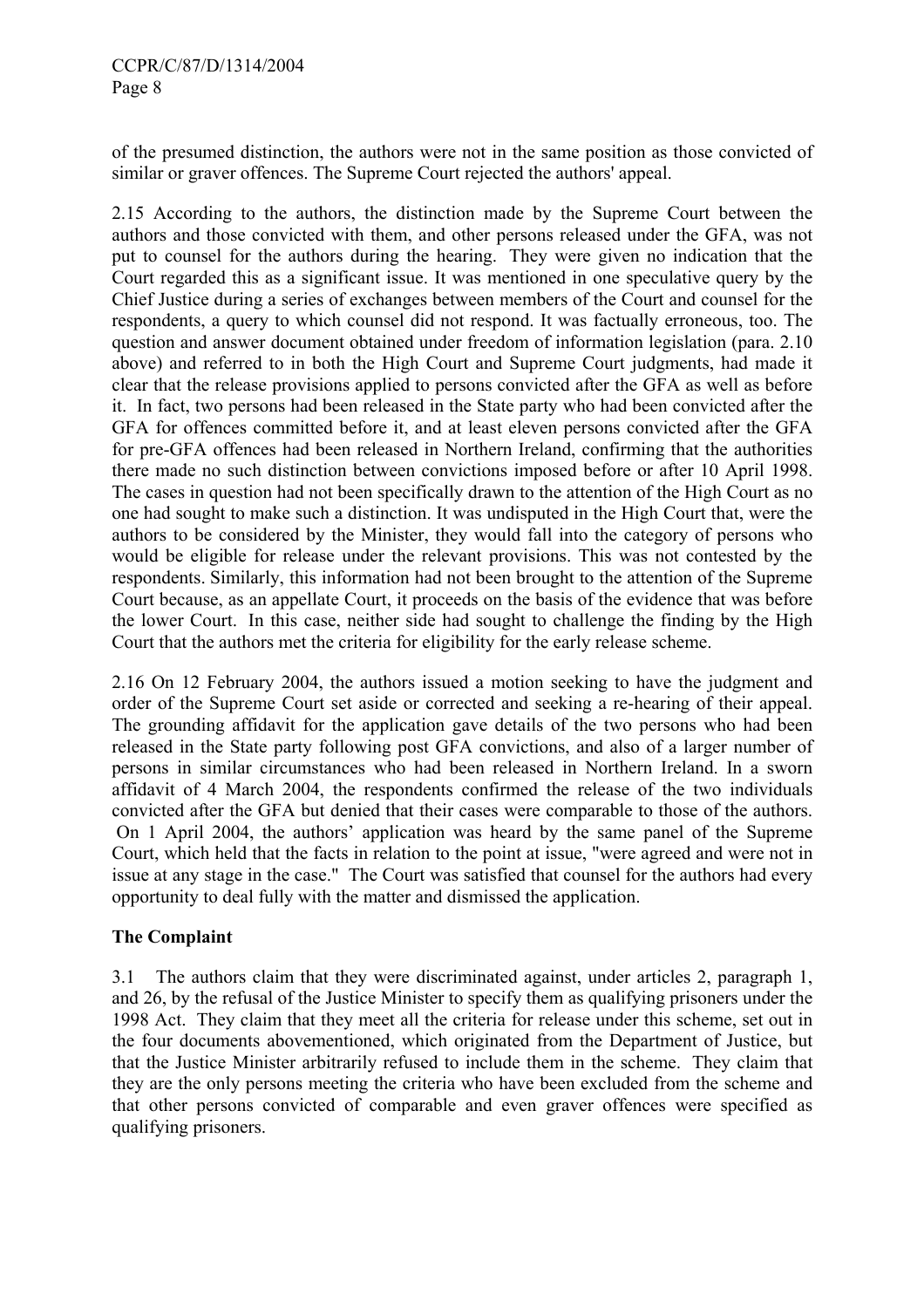3.2 The authors argue that the Justice Minister's discretion must not be exercised in an arbitrary, irrational or discriminatory manner, and must be exercised within the criteria used in administering the early release scheme. Prior to the judicial review proceedings, no reasons were given for the authors' exclusion. The reason given after the commencement of proceedings did not relate to the objectives of the scheme but to extraneous political considerations. Furthermore, the authors were not afforded the benefit of procedures that were afforded to other prisoners seeking early release, namely an invitation to make representations prior to determination of the applicant's claim. Thus, the authors were discriminated against in the way that their applications were dealt with and by the refusal to specify them as "qualifying prisoners", and to grant them release.

3.3 The authors claim a violation of article 9, paragraph 1, since although they were originally detained pursuant to a valid court decision, their continued detention became arbitrary, following the Justice Minister's refusal, on discriminatory grounds, to include them in the early release scheme. They also claim that they were denied a fair hearing under article 14, paragraph 1, in that the Supreme Court dismissed their appeal on grounds which were manifestly erroneous, not having afforded the authors' legal representatives an opportunity to make submissions on or to rebut the incorrect assumption upon which the Court based its decision. The denial of a fair hearing was compounded by the refusal of the Supreme Court to set aside or vary its decision when presented with evidence that that decision was based on an erroneous assumption.

3.4 The authors claim that they were denied an effective remedy, under article 2, paragraph 3, because the State party's courts failed to protect them against discrimination in the operation of the early release scheme, including the denial of procedures made available to other prisoners. They also claim that they were denied an effective remedy because there was no avenue of redress after the Supreme Court had rejected their appeal on clearly erroneous grounds, and failed to afford them fair procedures during the hearing of their appeal.

3.5 Finally, the authors claim that the decision of the Supreme Court to award costs against them in respect of their application to set aside the Court's decision or to agree to a re-hearing of their appeal was a breach of their right to an effective remedy. It is argued that his decision penalised the authors for attempting to secure redress for a decision based on incorrect facts. The authors claim that they should have been afforded a forum where this could be reasonably assessed and corrected if their contention was found to have merit. Instead, the same panel of the Supreme Court simply refused to reconsider the factual decision, suggesting instead that the authors' representatives had had adequate opportunity to rebut findings of fact.

#### **The State party's submission on admissibility**

 4.1 On 22 December 2004, the State party contests the admissibility of the communication. It confirms the facts as set out by the authors with respect to the incident of which they were convicted. It submits that prior to commission of the offences, the State party had been engaging in difficult and sensitive negotiations, known as the "peace process", with the United Kingdom and a number of interested political parties in Northern Ireland. It states that the offences caused outrage throughout the State and that, during the trial, prosecution witnesses refused to give evidence or contended that they could not recall anything of the event. It submits that the GFA is a matter of considerable political, historical, constitutional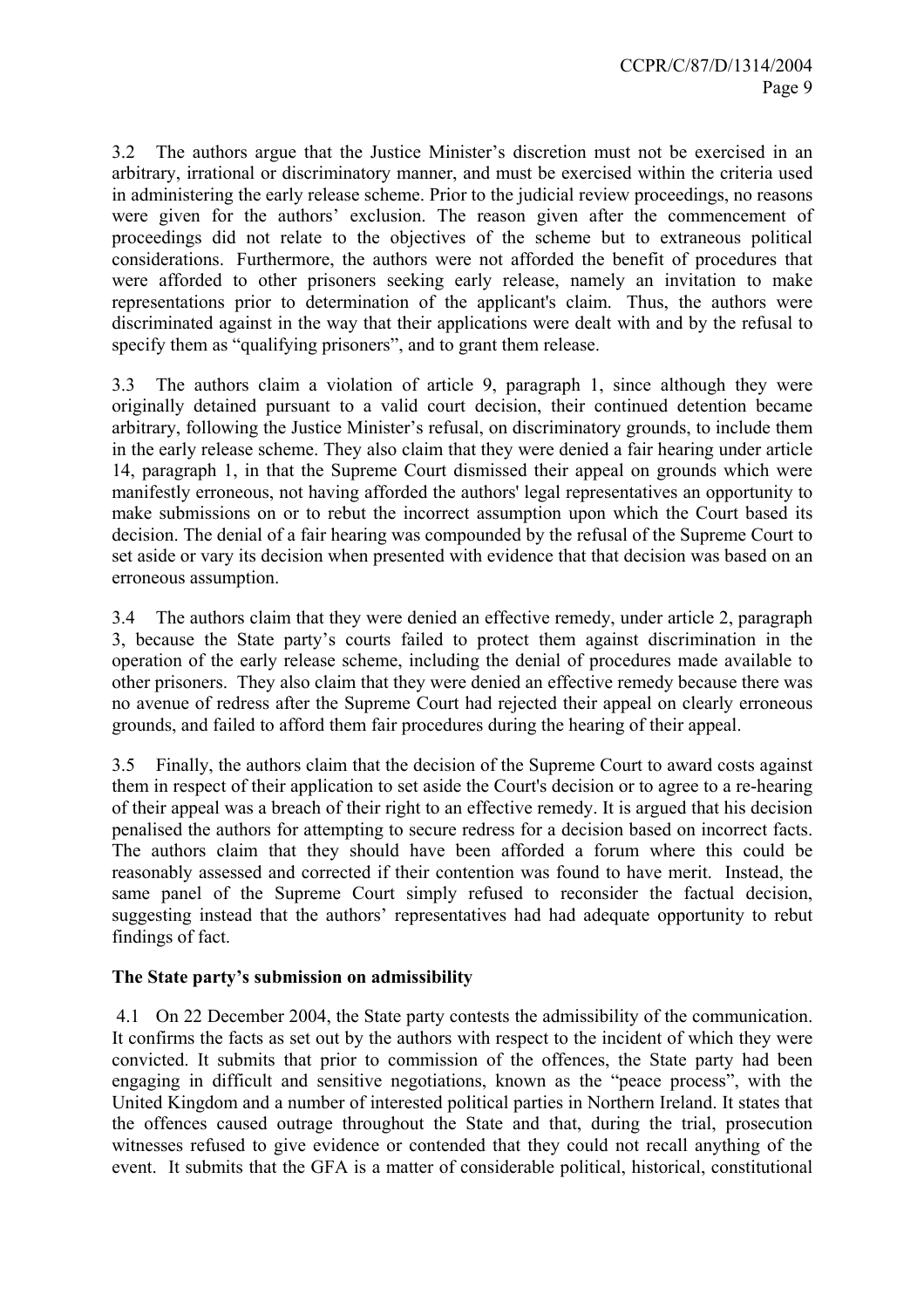and legal significance in Ireland. To consent to be bound by the British-Irish Agreement, and pursuant to its obligations under the Multi-Party Agreement, the State party's Government proposed amendments to the Irish Constitution, which were approved by referendum on 22 May 1998.

4.2 The State party submits that the authors were never deemed to come within the remit of the early release scheme. Before, during and after the negotiation of the GFA, the passage of the Amendment to the Irish Constitution and the introduction of the 1998 Act, the State party's Government repeatedly made clear that any provisions for the release of prisoners would not apply to any person convicted of involvement in the incident in which Garda McCabe was murdered. On successive occasions, members of the State party's Government made public pronouncements to this effect. The authors would have known that they would be excluded, through the negotiations of the GFA, the statements of members of Government in Parliament, in the print and other media and in the context of the referendum to amend the Constitution. At the time of submission, the State party stated that the negotiations of the GFA were at a critical point and that political representatives of the IRA were requesting the release of those convicted of involvement in the incident in question, under the provisions of the GFA. Without prejudice to its belief that these prisoners are not covered by the GFA, the State party's Government was prepared to consider their release as part of a final comprehensive agreement, which included independently verified decommissioning of all weapons, a complete end to paramilitary activity and an unambiguous end to all forms of IRA criminality. It submitted that the fact that the peace process had reached such a critical phase rendered inappropriate the authors' communication to the Committee on what is essentially a political issue intrinsic to the current negotiations.

4.3 For the State party, all of the authors' claims are inadmissible for being outside the scope of the Covenant. Under Irish law there is no right to releas and no obligation on the State party's Government to release prisoners. There is no such right conferred either by the GFA, or the 1998 Act and this conclusion was reached by the Supreme Court in Doherty v. Governor of Portlaoise Prison. The authors were convicted after a trial held in due course of law. They also had an opportunity to challenge the decision of the executive arm of State to refuse them early release proceedings in the High and Supreme Courts. The State party explains that the power of commutation and remission of sentence imposed by a Special Criminal Court is provided for by section 33 of the Offences against the State Act 1939 in the following terms:

"Except in capital cases, the Government may, at their absolute discretion, at any time, remit in whole or in part, or modify (by way of mitigation only) or defer any punishment imposed by a Special Criminal Court."

4.4 According to the State party, this discretion is to be exercised in broad terms. When the executive exercises such power or when discretion is conferred upon it, it is expected that the decision will be one of essentially political judgement, in contrast to a judicial or quasi judicial determination. It is something for which, under article 28.4 of the Constitution, the Government is primarily responsible to the Irish Parliament (the Dáil). Any exercise of discretion must, however, be within the confines of the Constitution either express or implied. The State party confirms that the enabling provisions of the 1998 Act allow a Minister to deem a person to be a "qualifying prisoner", but that the 1998 Act does not purport to confer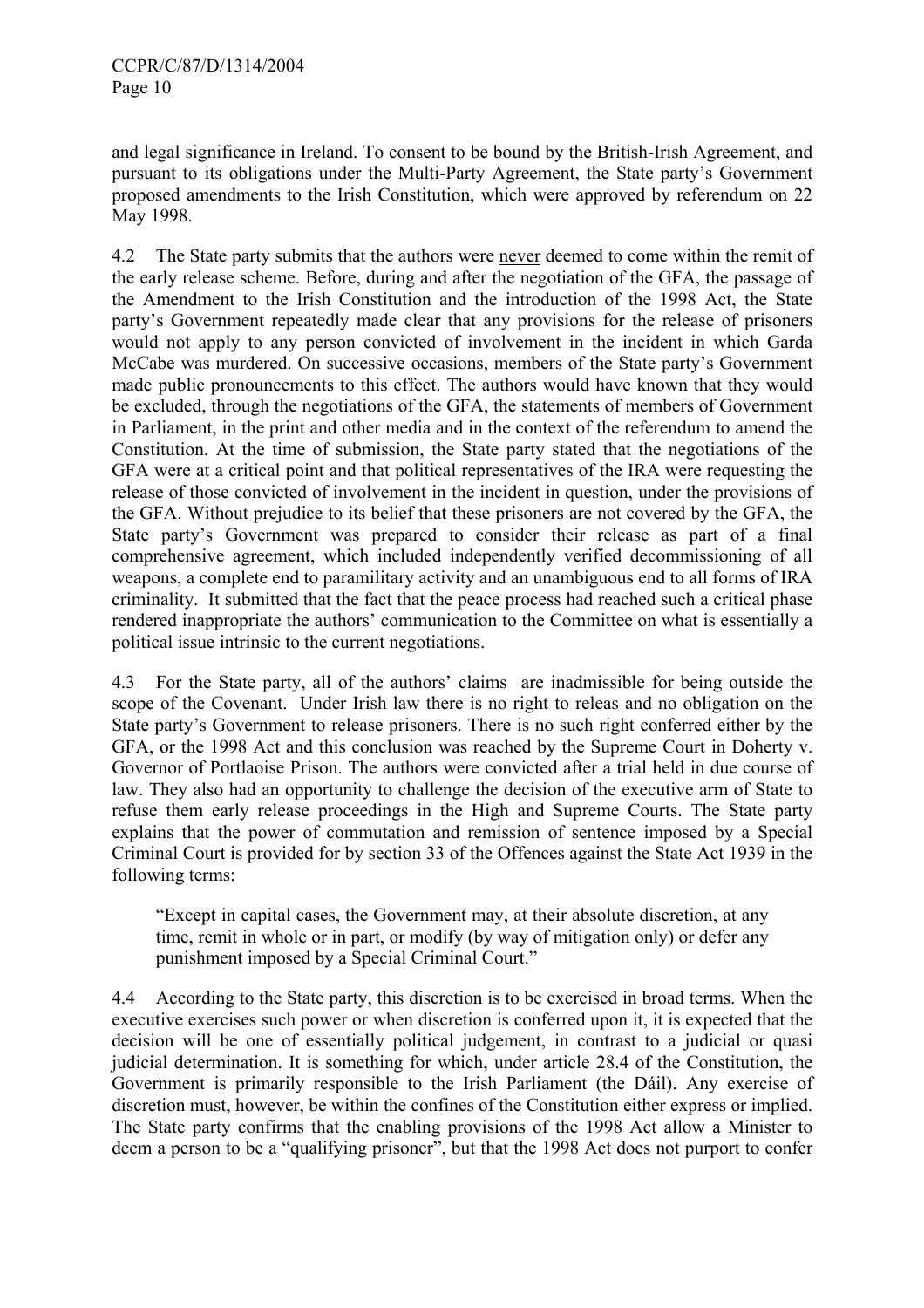any additional power of commutation or remission of sentence<sup>4</sup>. The Advisory Commission, if requested, would provide non-binding advice to the Justice Minister. The mechanism created by the 1998 Act, thus creates, a further layer of discretion to be exercised by the Government under provisions such as Section 33 of the Offences against the State Act 1939.

4.5 According to the State party, the High Court and Supreme Court rejected the contention that the Justice Minister's discretion had been exercised in an arbitrary or capricious manner. The Courts accepted the argument that, in the light of the clear policy expressed by the Government publicly, those persons convicted of involvement in the incident in which Garda McCabe was murdered, would not benefit from the early release provisions of the 1998 Act. Thus, it could not be said that a decision to implement that established Government policy was either arbitrary or capricious. The State party adds that its Government must retain an entitlement to adopt a political stance on what a quintessentially political issue. It was the Government's judgement that public support for the GFA would be undermined if the early release scheme was available to those who were involved in the incident in which Garda McCabe was murdered. According to the State party, the authors' claims are tantamount to suggesting that the Human Rights Committee should intervene in the political arrangements, agreements and understandings of the various parties involved in the attempted settlement of the Northern Ireland conflict. In its view, the parties involved ought to be afforded a degree of latitude to carry out their negotiations and mutual obligations.

4.6 More particularly, the State party submits that the claims are outside the scope of articles 26 and 2. It was successfully argued before the domestic courts that the essence of any equality claim is that like persons must be treated alike. All persons convicted in relation to the incident in question were treated alike with respect to the prisoner release scheme. Those involved in the murder of Garda McCabe were deemed to constitute a different group of prisoners to whom any arrangements made pursuant to the GFA would not apply. The authors were aware of this and pleaded guilty when the Government's policy had been clearly announced. They differ from other possible beneficiaries of the scheme because the State party's Government considered that their release would not be tolerated by the People of Ireland. The State party rejects the argument that the fact that a discretionary State privilege has been granted to others in comparable circumstances gives rise to a legally enforceable right ; in this context, it refers to the United States Supreme Court's judgement in Connecticut Board of Pardons v. Dumshcat<sup>5</sup>. It argues that discrimination is permitted under article 26 if reasonable and objective criteria are applied, as in this case. As regards the conduct of the State party in releasing prisoners under the 1998 Act, it is submitted that "an analysis of statistics and other material does not assist the authors."

4.7 The State party submits that the crimes and the issues surrounding them were not comparable to other crimes. The incident in question occurred during a breakdown in the IRA cease-fire, at a stage when the State party's Government was involved in high level negotiations which would lead to the GFA. This was the first time anyone had been convicted of the murder of a police officer since the IRA's ceasefire. The violence used by the perpetrators was particularly savage, the victims were members of the Irish police force and senior members of the provisional IRA were involved in the incident. As to the claim under article 9, the State party submits that it is outside the scope of the Covenant. It contests the

 $\overline{a}$ 

<sup>&</sup>lt;sup>4</sup> Doherty v. Governor of Portlaoise Prison [2002] 2 IR 252.

<sup>&</sup>lt;sup>5</sup> 452 US 458.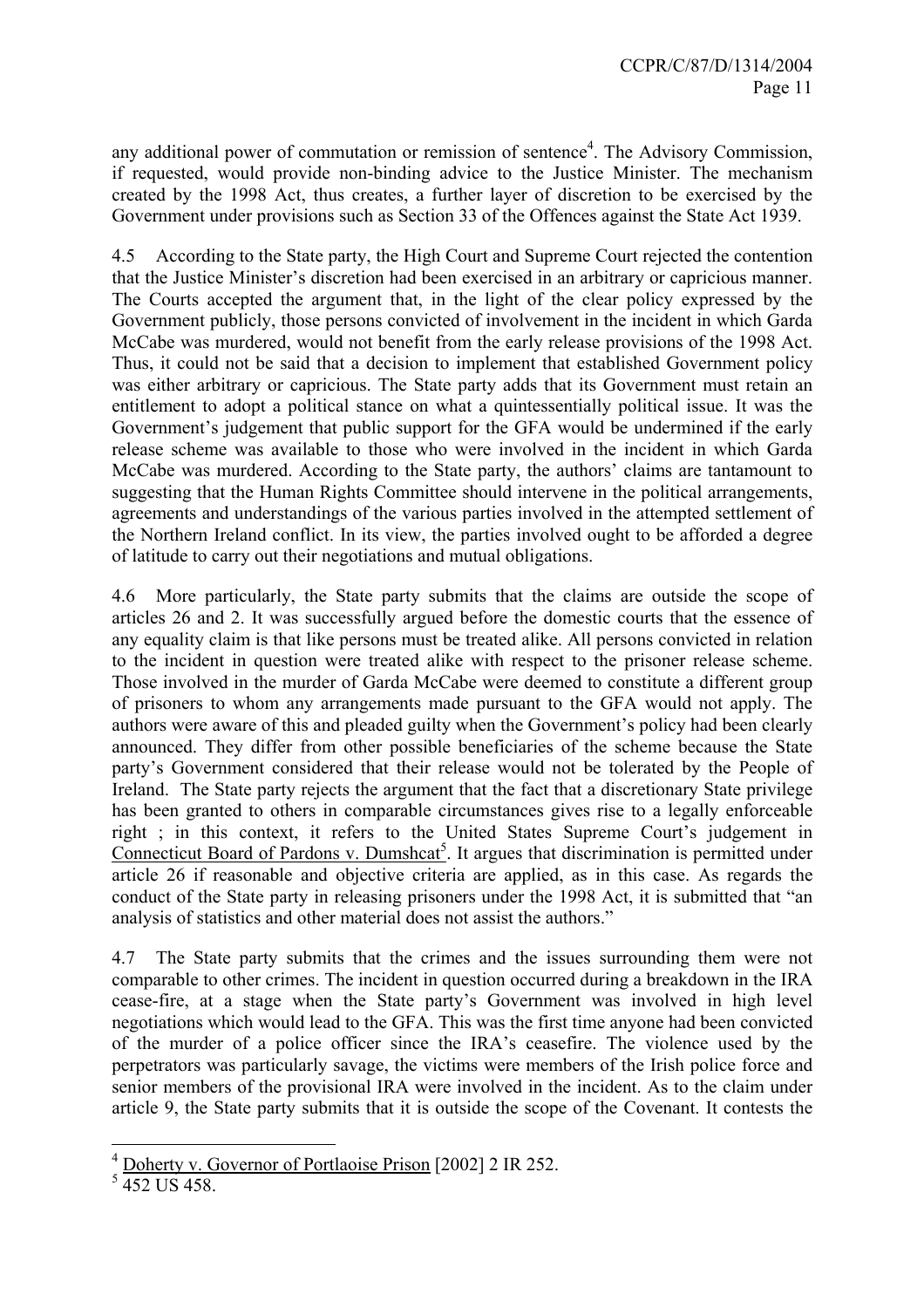claim that the authors' detention is/was arbitrary and invokes the Committee's jurisprudence that "arbitrariness is not to be equated with against the law but must be interpreted more broadly to include elements of inappropriateness, injustice and lack of predictability<sup>56</sup>. The authors served a sentence handed down by the appropriate judicial authorities in Ireland and nothing in domestic law required them to be released before the expiry of their sentences. The requirement to complete their sentences was predictable in light of Government policy.

4.8 The State party submits that the claims are outside the scope of article 14, in that this provision deals with procedural guarantees for trials and not with the substance of judgements handed down by courts. Where judicial error occurs in relation to the evaluation of the factual material before the court, it is not cognisable within the protections of the Covenant. The Committee should not operate as a fourth instance court, with the competence to review or re-evaluate findings of fact<sup>7</sup>. The authors' criticisms relate to what they perceive as erroneous findings of fact made by the Supreme Court in its determination of their application. The State party notes that the Court reviewed its judgement and was satisfied that the parties had had an opportunity to present and rebut all material before it. The same arguments apply to the claim under article 2.

4.9 The State party concludes that for these reasons, the communication should be declared inadmissible and requests that the admissibility of the communication be considered separately from the merits. On 28 December 2004, the Special Rapporteur on New Communications determined that the admissibility should be considered by the Committee at the same time as the merits.

#### **The State party's submission on the merits**

 $\overline{a}$ 

5.1 On 23 March 2005, the State party comments on the merits and largely reiterates its arguments made on admissibility. As to factual developments, it submits that negotiations have been ongoing for an agreement on the outstanding aspects of the GFA. As to the State party's indication that it would consider the authors' early release in the context of securing a comprehensive settlement, an announcement by the Prime Minister (Taoiseach) in the Parliament (Dáil) to this effect had provoked strong public criticism and much debate in early December 2004. On 20 December 2004, the Northern Bank in Belfast was robbed by, it is believed, the IRA. Since this event, it has been made clear by the State party's Government that the question of the early release of those involved in the incident in which Garda McCabe was murdered is no longer considered. In a statement on 13 March 2005, the prisoners themselves stated that they did not want their release to be part of any further negotiations with the State party's Government.

5.2 The State party confirms that 57 prisoners have been released to date in Ireland under the terms of the GFA. With the exception of those who were released earlier under temporary release, the cases of these prisoners were referred by the Minister to the Release of Prisoners Commission, for advice with respect to the exercise of the power of release, in accordance with Section 3(2) of the 1998 Act. Three of the prisoners released were convicted after the GFA and released in June, July and September 2000. The prisoners had been convicted of the

 $6$  Von Alphen v. the Netherlands, Case No. 305/1988, Views adopted on 23 July 1990.

 $\sqrt{7}$  The State party refers to the case of <u>B.D.B v. The Netherlands</u>, Case No. 273/1988, decision of 30 March 1989.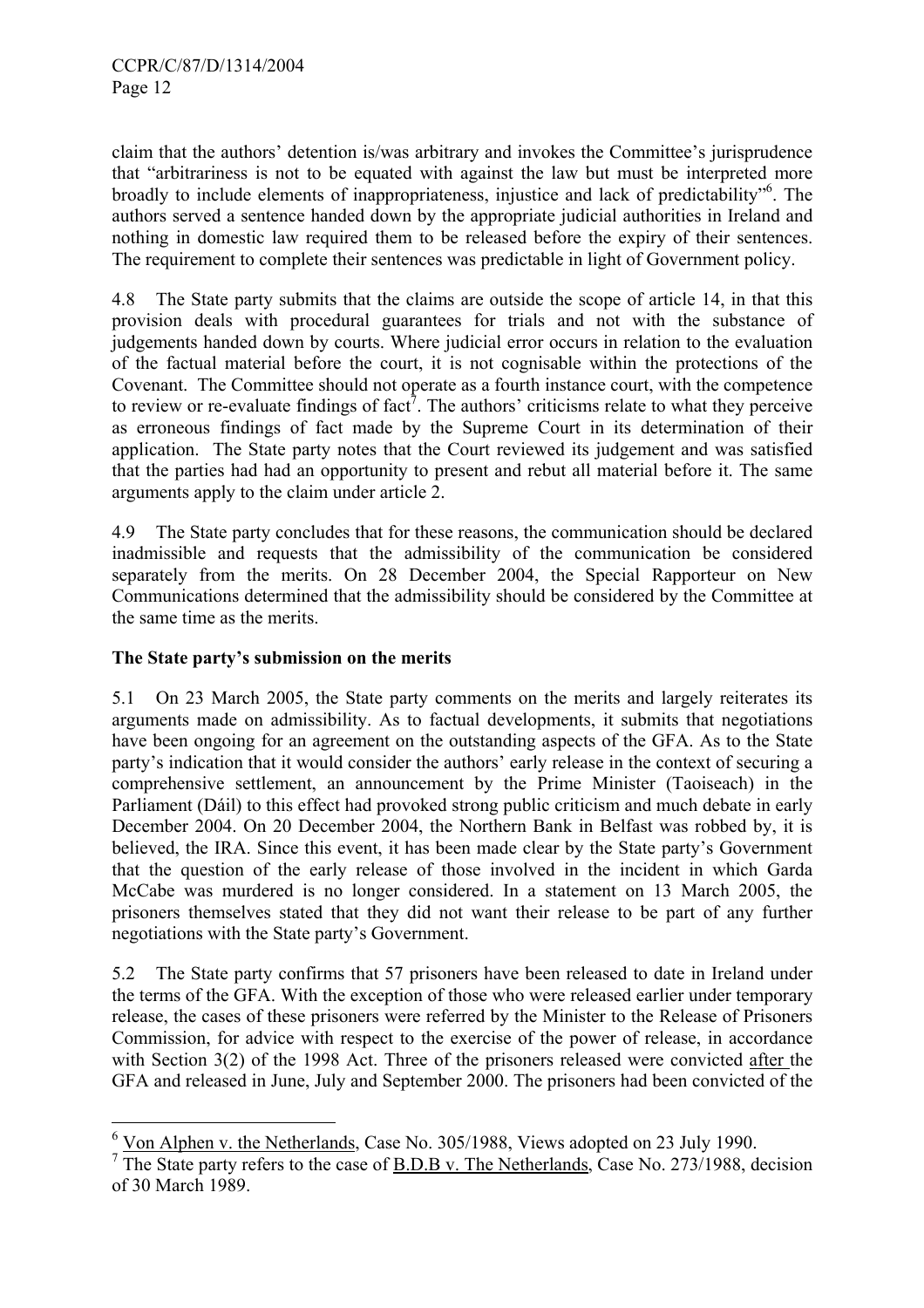possession of explosives, firearms and ammunition and had been sentenced for between four and seven years.

#### **The authors' comments on the State party's submission**

6.1 On 3 June 2005, the authors comment on the State party's submission. They consider the State party's political arguments irrelevant and inappropriate. The GFA goes to some lengths to stress that respect for human rights must be an integral part of the peace process. Such respect would not be enhanced if the Committee refrained from examining allegations of breaches of human rights at sensitive points during political negotiations. In any event, the authors confirm that neither they nor the State party's Government wish their release to be part of further negotiations. Thus, the State party's objection to the Committee considering this case on political grounds would appear to have lost its foundation. Further, they argue that the State party's Government did not suggest to the Irish Courts that it would be inappropriate or improper for them to consider the authors' judicial review application.

6.2 The authors argue that they are not claiming that they enjoy a right to early release. They claim that where a special scheme has been introduced to grant early release to a defined group of prisoners, and where the authors appear *prima facie* to belong to that group, they have a right not to be discriminated against in the application of that scheme, unless reasonable and objective grounds are given for such discrimination. In this connection, the authors refer to the Committee's Views in Kavanagh v. Ireland.<sup>8</sup> As to the State party's suggestion that decisions by the Minister in relation to this scheme may not generally be reviewed, the authors note that the Supreme Court expressly held that the Minister's discretion must be exercised in conformity with the Irish Constitution and in a manner which was not arbitrary, capricious or irrational. As the State party is party to the Covenant, the Minister's discretion must be exercised in a non-discriminatory way, save upon reasonable and objective grounds. The authors accept that the power to release prisoners early is contained in pre-existing legislation rather than in the 1998 Act. However, what distinguishes this matter from the general prisoner release regime is that the State party committed itself, by an international agreement, to release a specific category of prisoners and then, by legislative and administrative action, established the criteria and a defined procedure for doing so. The State party itself confirmed that "the enabling provisions of the 1998 Act allow a Minister to deem a person to be a "qualifying prisoner"."

6.3 According to the authors, a special procedure was established for dealing with applications under the GFA early release scheme, the benefit of which was denied to the authors. The existence of this procedure is confirmed in at least three cases considered by the State party's courts.<sup>9</sup> In these cases, the applicants for early release were afforded an opportunity to make representations before a negative decision was taken. In one of these cases, O'Shea v. Ireland, the Government and the Attorney General, Mr. Kenny of the Prisons Division of the Minister's Department stated in an Affidavit that: "It is clear that there was a procedure in place for determination of applications of this nature. It is also clear

 $\frac{8}{\text{Case no. No. }819/1998}$ , Views adopted on 4April 2001.

<sup>&</sup>lt;sup>9</sup> Desmond O'Hare -v- the Justice Minister, Equality and Law Reform and Ireland and the Attorney General, No. 513JR/2000, Henry Doherty -v- the Governor of Portlaoise Prison and others, [2000] IEHC107 and [2002] IESC8, O'Shea v. Ireland, the Government and the Attorney General, 418JR/1999.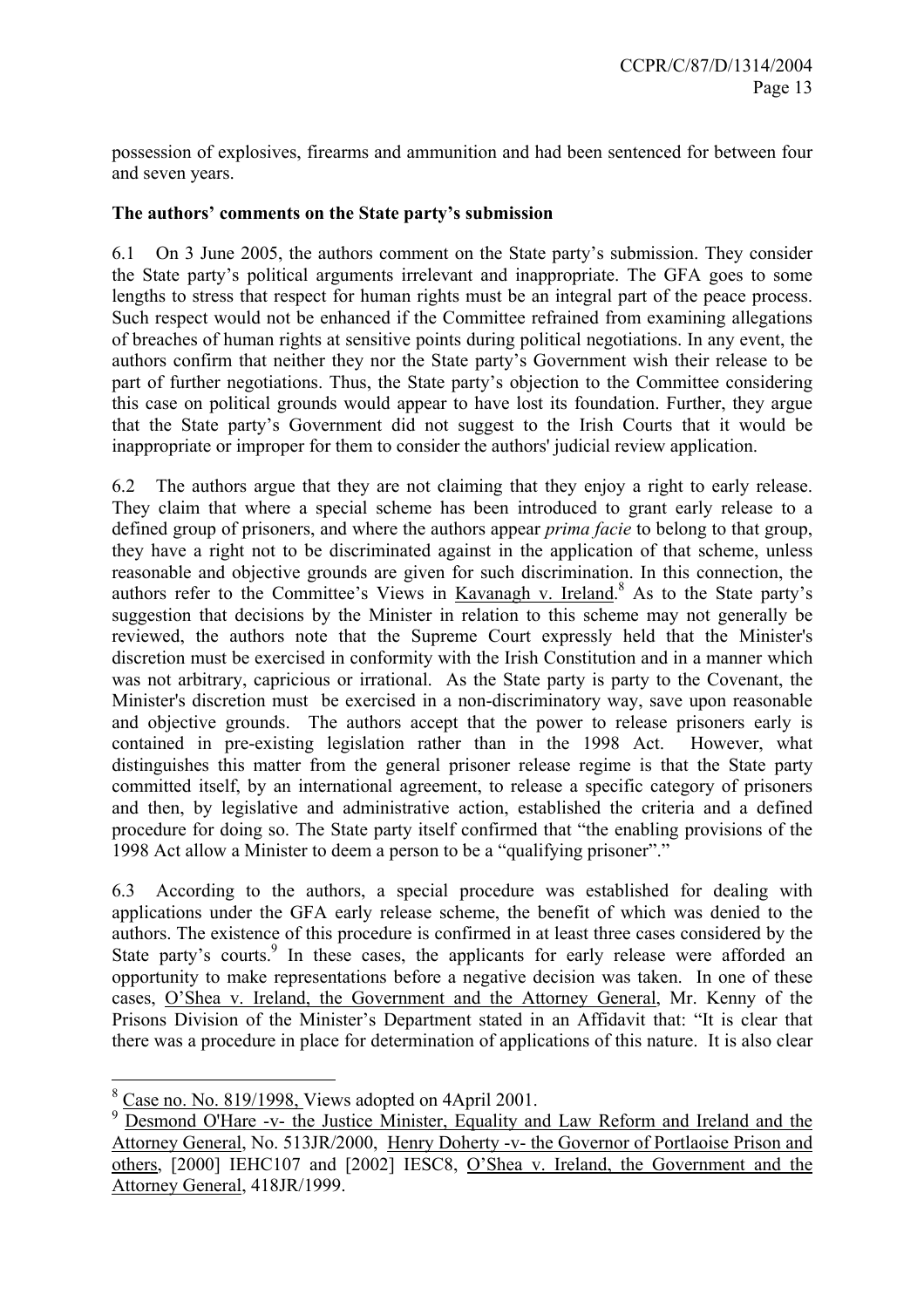that this procedure has been put in train and that the applicant has been treated as having made an application under the 1998 Act". According to the authors, the existence of a procedure distinguishes the GFA early release scheme from the issue that arose in the case of Connecticut Board of Pardons -v- Dumschat*,* which concerned general applications for parole. In addition, the authors point out that the US Court's approach in Dumschat differs markedly from that of the European Court and Commission of Human Rights, which is closely related to the Covenant.<sup>10</sup>

6.4 As to the State party's argument that the authors and others convicted with them were specifically excluded from the early release scheme by a series of Government pronouncements concerning them, the authors recall that the second named author was not convicted of the killing of Garda McCabe nor convicted "in connection with this murder." He was convicted of conspiracy to commit robbery and it was not alleged that he was even in the location of the murder at the time in question. The 1998 Act was couched in general terms and contained no provision excluding the authors or other persons who might be convicted in connection with the murder of Garda McCabe or the events in Adare. If it was (as is asserted) the Government's intention that such persons should be specifically excluded from the early release scheme, for which *prima facie t*hey fulfilled all the criteria, an express exception to that effect could have been inserted into the legislation, especially since, under Irish law, what is said by Government Ministers in parliament or elsewhere is not admissible for the purpose of interpreting legislation. In the circumstances, the pronouncements by the Minister and similar comments by the Prime Minister (An Taoiseach) had only the standing of opinions or interpretations of the early release scheme and the 1998 Act. Once the scheme was operative, it was for the Minister to administer it in accordance with the criteria laid down, and for the Courts to interpret it in case of dispute. It would not be unusual for Courts to interpret legislation differently from and sometimes in a manner contradictory to what the Government may assert. In the authors' view, it was quite improper for the Minister to repeatedly prejudge the position in relation to them, whose applications under the scheme he would, in due course, have to consider.

6.5 The authors clarify that their claim under article 9, paragraph 1, of the Covenant is dependent upon a finding that they were improperly discriminated against in being denied access to the early release scheme, and that they were not afforded a proper procedure for determining their entitlement to benefit from the scheme. In addition, the Minister had publicly pre-judged their applications and they were denied access to an alternative decisionmaker who would employ fair procedures in determining their entitlement or reviewing the Minister's refusal.<sup>11</sup> In the authors' view, the Committee's Views in <u>Von Alphen -v- the</u> Netherlands<sup>12</sup>, also referred to by the State party (para. 4.7) support the view that a detention, which was initially lawful, can become arbitrary due to a subsequent breach of the authors'

 $\overline{a}$ 

<sup>&</sup>lt;sup>10</sup> The authors refer to the case of Grice v. The United Kingdom, Application No. 22564/93, 14 April 1994, Webster v. The United Kingdom, Application No. 12118/86, 4 March 1987, and Weeks v. The United Kingdom (9787) [1987] ECHR.

<sup>&</sup>lt;sup>11</sup> The authors refer to Grice v. The United Kingdom, *supra*, Weeks v. The United Kingdom, *supra,* R v. Parole Board ex parte Smith and R v. Parole Board ex parte West [2005] UKHL1, 27 January 2005, where the United Kingdom House of Lords, applying Article 5.4 of the European Convention, held that prisoners contesting revocation of their release on licence were entitled to fair procedures which could, where appropriate, include an oral hearing.

 $12$  Supra, Note 18.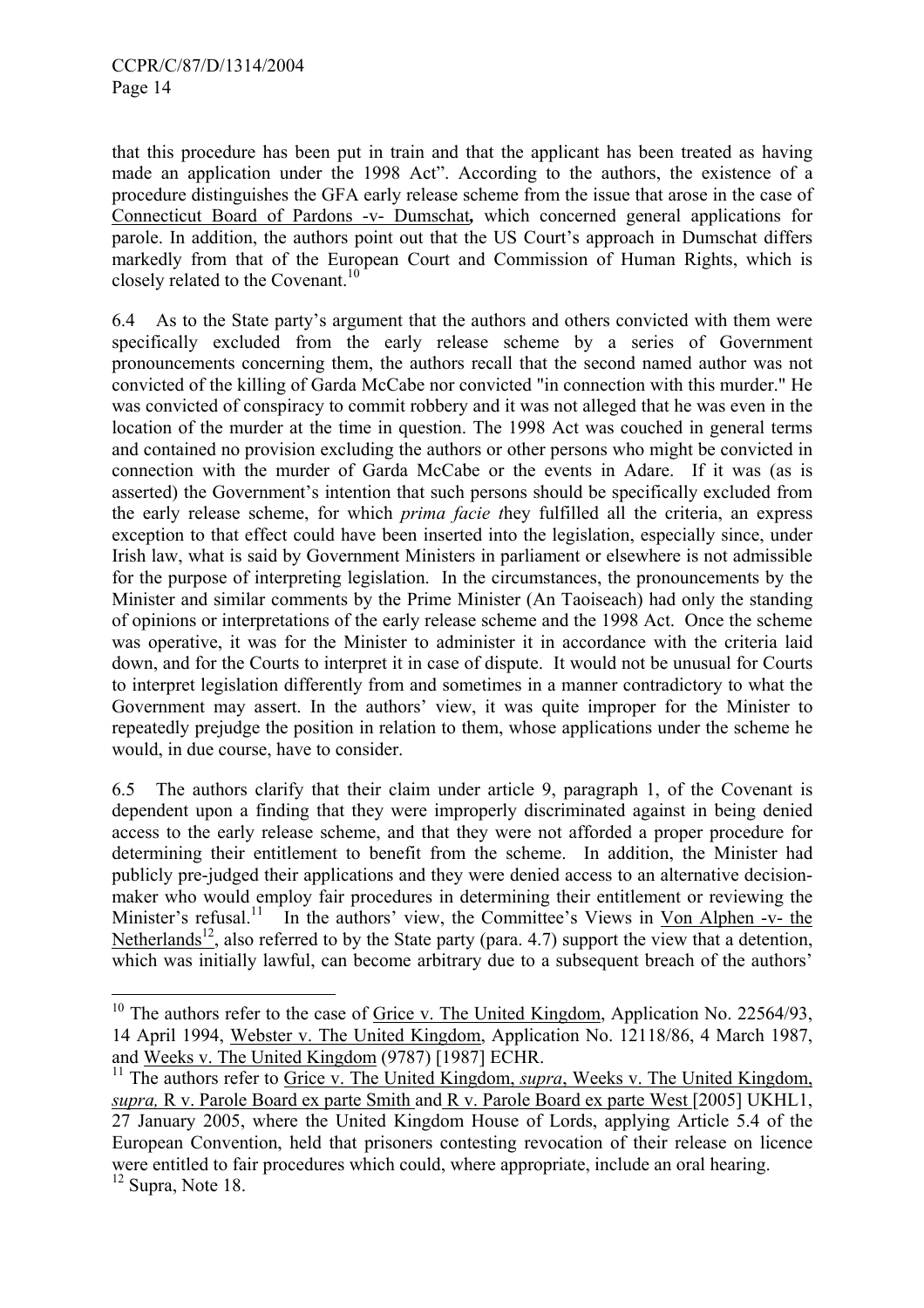rights. According to the authors, their claim under article 14, paragraph 1, is not, as suggested by the State party, a complaint primarily about the outcome of their case, nor does it request the Committee to act as a fourth instance over Irish Courts. Instead, it complains about the procedure in the domestic courts which led to the finding against the authors. The authors argue that this is not inconsistent with the Committee's Views cited by the State party (para. 4.8).

6.6 As to the references in the State party's submission on the merits to further political developments, the authors reiterate that such information is irrelevant. This information included developments which occurred many years after the imprisonment of the first named author, who has been in custody since 1996, and the second named author, who was imprisoned between 1999 and 2003. The authors had no involvement in these later events and the inclusion of references to a major bank robbery in Belfast in December 2004, is both irrelevant and highly prejudicial. As to the argument that this case was a unique incident in the history of the Northern Ireland conflict, the authors submit that none of the factors listed by the State party were unique, and the authors set out in their pleadings in the domestic courts details of a number of other persons convicted of very similar and equally grave offences who were granted early release. Moreover, this argument was not put to the domestic courts and is not sustainable. The effects of the Northern Ireland conflict over many years resulted in many brutal killings and a number of the persons responsible for those killings have been released by the Minister under the GFA. The authors confirm the State party's argument, that no-one else has been convicted of the killing of a Garda related to the Northern Ireland conflict since the IRA ceasefire in 1994, but dismiss this argument as irrelevant. The Minister's criteria for qualifying prisoners did not set different qualifying dates for different types of offences.

#### **Issues and proceedings before the Committee**

#### **Consideration of admissibility**

7.1 Before considering any claim contained in a communication, the Human Rights Committee must decide, in accordance with rule 93 of its rules of procedure, whether the claim is admissible under the Optional Protocol to the Covenant.

7.2 As required under article 5, paragraph 2(a), of the Optional Protocol, the Committee has ascertained that the same matter is not being examined under another procedure of international investigation or settlement.

7.3 The Committee notes the State party's general argument that the decision to exclude the authors (and those involved in the incident in which Garda McCabe was murdered) from the early release scheme was based on political concerns, at a critical time in the Northern Ireland peace process, and for this reason it would be inappropriate for the Committee to consider the communication. The Committee considers that its competence to consider individual communications is not affected by ongoing political negotiations in a State party or between States parties. It also notes that the State party's own Courts judicially reviewed the executive's decision and the political nature of the challenged decision does not appear to have been at issue. Indeed, the Supreme Court itself found that the Minister's power to release, although discretionary, must be exercised in good faith and not in an arbitrary, capricious or irrational manner. Thus, the Committee considers that it is not precluded from considering the communication on this ground.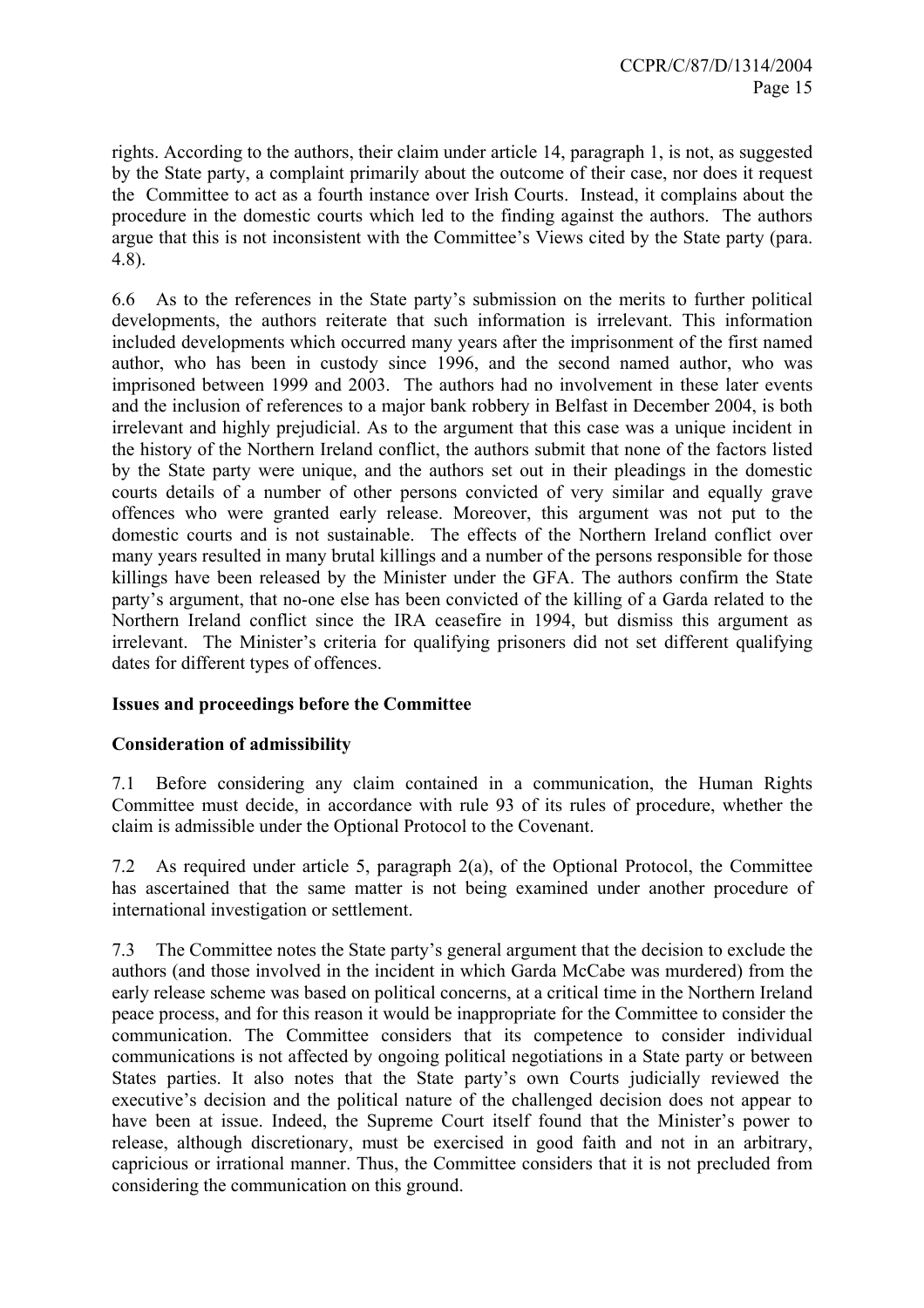7.4 The Committee considers that the other arguments advanced by the State party, that the claims are outside the scope of the Covenant, are inherently arguments relating to the substance of the communication and thus should be more appropriately dealt with under the merits. As the Committee finds no other reason to consider the claims raised by the authors inadmissible, it proceeds with its consideration on the merits.

#### **Consideration of the merits**

 $\overline{a}$ 

8.1 The Human Rights Committee has considered the present communication in light of all the information made available to it by the parties, as provided in article 5, paragraph 1, of the Optional Protocol.

8.2 The Committee relies upon the following facts on the basis of which it will consider the authors' claims. A statutory-based scheme for the early release of prisoners was set up pursuant to the Multi-Party Agreement of the GFA and was implemented in the Criminal Justice (Release of Prisoners) Act, 1998. The Multi-Party Agreement is a political agreement. It is undisputed that neither the GFA nor the Criminal Justice (Release of Prisoners) Act, 1998, which implemented the Agreement, conferred a general right of release on prisoners. It is also undisputed that, although the 1998 Act does not purport to confer any additional power of commutation or remission of sentence on the Minister, the Act empowers him/her to deem a person to be a "qualifying prisoner". The criteria upon which the Minister was empowered to specify prisoners as "qualifying" were not incorporated in the Act but, and this is uncontested by the State party, it appears that certain criteria were established by the Minister to assess whether a prisoner should be so specified. From the State party's point of view, the criteria established and applied by the Minister were not relevant to the circumstances of this case, as it was never intended to consider the authors under the scheme.

8.3 The authors claim that the Minister for Justice, Equality and Law Reform's refusal to specify them as "qualifying prisoners" under the scheme for the early release of prisoners, pursuant to the GFA, was arbitrary and discriminatory. The Committee considers that under article 26, States parties are bound, in their legislative, judicial and executive action, to ensure that everyone is treated equally and without discrimination based on any ground such as race, colour, sex, language, religion, political or other opinion, national or social origin, property, birth or other status. It recalls its constant jurisprudence that not every distinction constitutes discrimination, in violation of article 26, but that distinctions must be justified on reasonable and objective grounds, in pursuit of an aim that is legitimate under the Covenant<sup>13</sup>. As regards the prohibition of discrimination, the Committee notes that the distinction made by the State party between the authors and those prisoners who had been included in the early release scheme is not based on any of the grounds listed in Article 26. In particular, the authors were not excluded because of their political opinions. However, article 26 not only prohibits discrimination but also embodies the guarantee of equality before the law and equal protection of the law.

8.4 The Committee observes that it was pursuant to the Multi-party Agreement - a political agreement - that the Release of Prisoners' Scheme was enacted, and considers that it cannot examine this case outside its political context. It notes that the early release scheme did not

<sup>&</sup>lt;sup>13</sup> Love v Australia, Case no. 24/1977, Views adopted on 30 July 1982, Tesdale v. Trinidad and Tobago, Case no. 677/1996, Views adopted on 1 April 2002, Kavanagh v. Ireland, supra.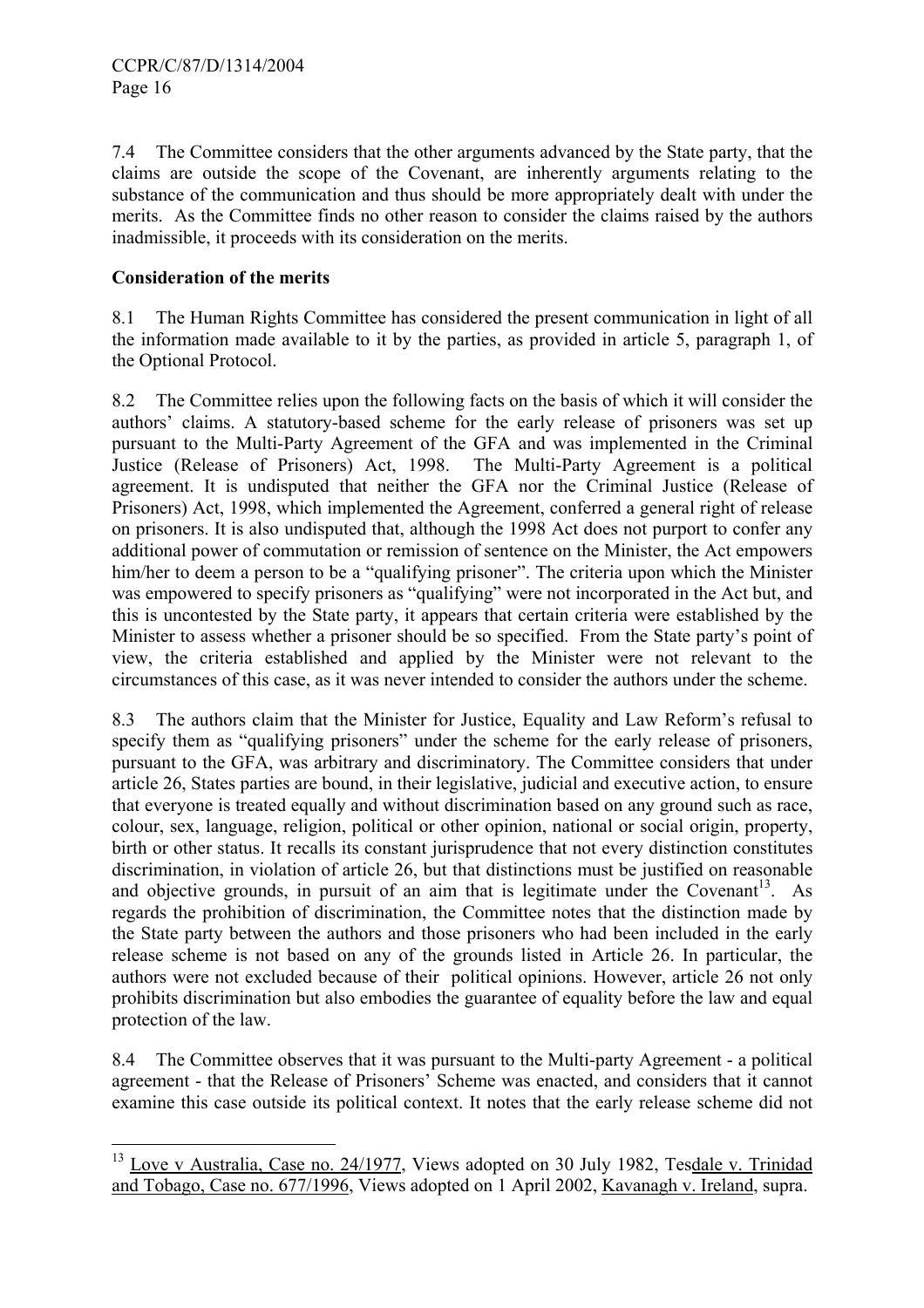create any entitlement to early release but left it to the discretion of the relevant authorities to decide, in the individual case, whether the person concerned should benefit from the scheme. It considers that this discretion is very wide and that, therefore, the mere fact that other prisoners in similar circumstances were released does not automatically amount to a violation of article 26. The Committee notes that the State party justifies the exclusion of the authors (and others involved in the incident in which Garda McCabe was murdered) from the scheme, by reason of the combined circumstances of the incident in question, its timing (in the context of a breach of a cease-fire), its brutality, and the need to ensure public support for the GFA. In 1996 when the incident occurred, the government assessed the impact of the incident as exceptional. For this reason, it considered that all those involved would be excluded from any subsequent agreement on the release of prisoners. This decision was taken after the incident in question but before the conviction of those responsible, and thus, focused on the impact of the incident itself rather than on the individuals involved. All those responsible were made aware, from the outset, that if they were convicted of having had any involvement in the incident, they would be excluded from the scheme. The Committee also notes that, apparently, others convicted of killing Gardai who benefited from the early release scheme had already served long sentences (see para. 2.10). The Committee considers that it is not in a position to substitute the State party's assessment of facts with its own views, particularly with respect to a decision that was made nearly ten years ago, in a political context, and leading up to a peace agreement. It finds that the material in front of it does not disclose arbitrariness and concludes that the authors' rights under article 26 to equality before the law and to the equal protection of the law have not been violated.

8.5 As regards the authors' claims that their continuing detention violated article 9 paragraph 1 of the Covenant, the Committee finds that in light of the finding above (paragraph 8.4), such detention did not amount to arbitrary detention.

8.6 Finally, the authors claim that they were denied an effective remedy, under article 2, paragraph 3 and suffered from a violation of article 14, paragraph 1 of the Covenant, because the State party's courts failed to protect them against discrimination in the operation of the early release scheme, there was no avenue of redress after the Supreme Court had rejected their appeal on clearly erroneous grounds, and failed to afford them fair procedures during the hearing of their appeal and the consideration of their application to set aside the Court's decision. The Committee notes that the authors had full access to the courts of their country, and that the Supreme Court considered this matter on two occasions. Although it would now appear that the Court's decision was based on erroneous facts, on reviewing its decision on 1 April 2004, the Supreme Court found that the parties had agreed upon the facts in issue, thereby sustaining its prior decision. Thus, the Committee concludes that these decisions do not reveal any arbitrariness, and therefore finds that articles 2 and 14 of the Covenant have not been violated in the present case.

9. The Human Rights Committee, acting under article 5, paragraph 4, of the Optional Protocol to the International Covenant on Civil and Political Rights, is of the view that the facts before it do not reveal a breach of any articles of the Covenant.

[Adopted in English, French and Spanish, the English text being the original version. Subsequently to be issued also in Arabic, Chinese and Russian as part of the Committee's annual report to the General Assembly.]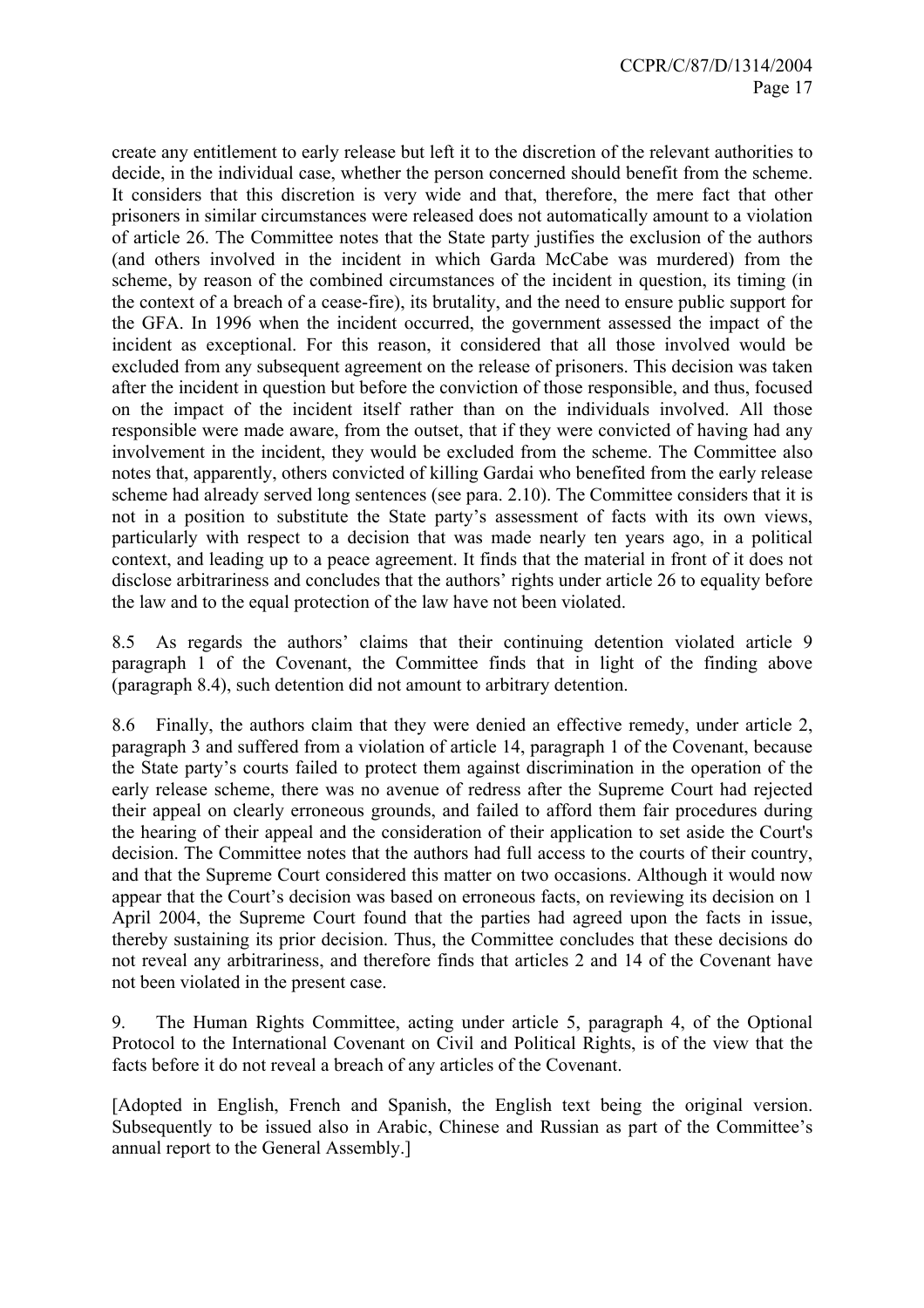#### **APPENDIX**

#### **Dissenting Opinion by Committee member Mr. Hipólito Solari-Yrigoyen**

I disagree with the majority view in the following particulars:

1. In regarding the Good Friday Agreement as a "political agreement" which it "cannot examine … outside its political context", the Committee gives undue weight to the State party's claim that it based its decision not to include the authors in the early release scheme on the exceptional impact and repercussions of the offence [of which they were convicted] on public opinion. The State party asserts that the offences in question "caused outrage", that the Government did not believe the Irish people would tolerate the early release of the authors, and that when the Prime Minister announced in Parliament that he would consider their early release, his statement provoked "strong public criticism".

2. It seems perverse that, according to the majority position during the discussion of the case in its political context, the authors' political opinions are to be described as real or "alleged" when the State party has explicitly acknowledged that high-ranking members of the Provisional IRA were involved, and when unchallenged evidence made available to the Committee shows that the offences of which the authors were found guilty were committed in the name of the Provisional Irish Republican Army, that the prison authorities and the Department of Justice acknowledged that the authors belonged to the Provisional IRA, and that as such the authors were confined in a special wing of the prison intended for IRA members. The Supreme Court also found that the authors were undeniably members of the Provisional IRA. There is nothing "alleged" about the authors' political opinions.

3. Whether the Good Friday Agreement was political or not, the crucial issue for the Committee should be to ascertain whether the exclusion of the authors from the early release scheme was consistent with article 26 of the Covenant, which calls for equality before the law and prohibits discrimination on the grounds which it specifies. Even if the early release scheme left it to the discretion of the authorities to include or exclude a particular individual, a decision to exclude someone ought to be based on fair and reasonable criteria - something which the State party has not so much as attempted to do.

4. The authors point out that the State party included under the scheme people guilty of crimes as serious as or more serious than those which they committed, such as killing policemen, a crime attracting the death penalty until 1990 and punishable thereafter by a mandatory minimum 40-year prison sentence. They also report that a Department of Justice document made available to them which discussed the prison terms that should be served by prisoners found guilty after 10 April 1998 of crimes committed before the Good Friday Agreement (the authors' case) expressly excluded them. The State party has confirmed that the authors were repeatedly excluded from the early release scheme and that "on successive occasions members of the … Government made public pronouncements to this effect" (para. 4.2). Hence the State party has deliberately treated the authors differently from other people convicted of crimes similar to or more serious than those the authors committed.

5. Given that one of the authors was convicted of manslaughter (in the *Garda McCabe* case) and the other of conspiracy to commit robbery although he had not even been at the scene of the crime, one must conclude that the State party has not shown that its decision to exclude the authors from the early release scheme was based on fair and reasonable grounds.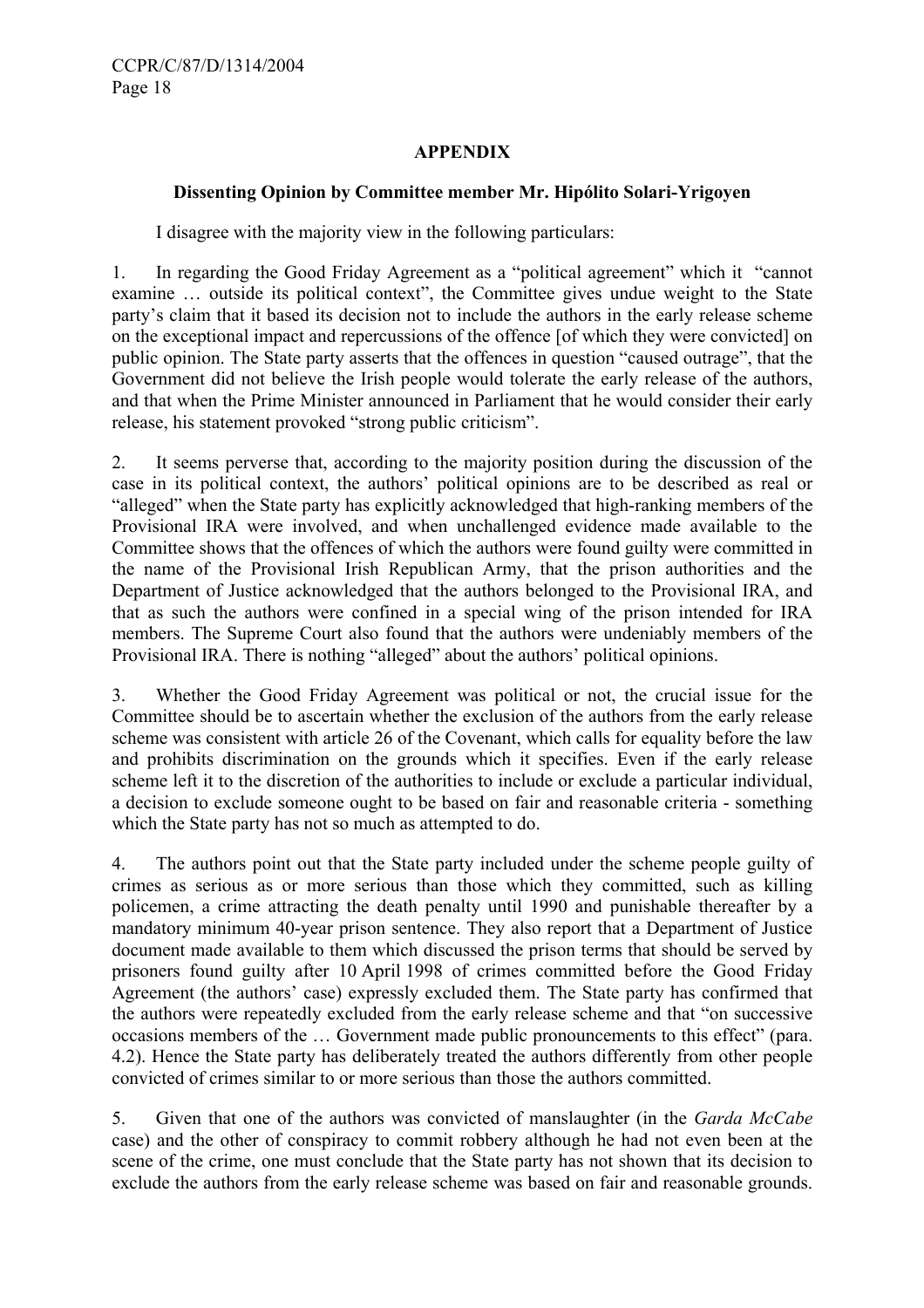The decision was based on political and other considerations unacceptable under the Covenant such as the potential impact of the authors' early release on public opinion. As the Committee has pointed out in general comment 18, article 26 of the Covenant does not merely duplicate the guarantee offered by article 2 but provides an autonomous right prohibiting discrimination in law or in fact in any field regulated and protected by public authorities.

6. I therefore consider that the authors' right under article 26 of the Covenant to equality before the law and equal protection of the law without discrimination of any kind has been violated.

[*Signed*]: Hipólito Solari-Yrigoyen

[Done in English, French and Spanish, the Spanish text being the original version. Subsequently to be issued in Arabic, Chinese and Russian as part of the Committee's annual report to the General Assembly.]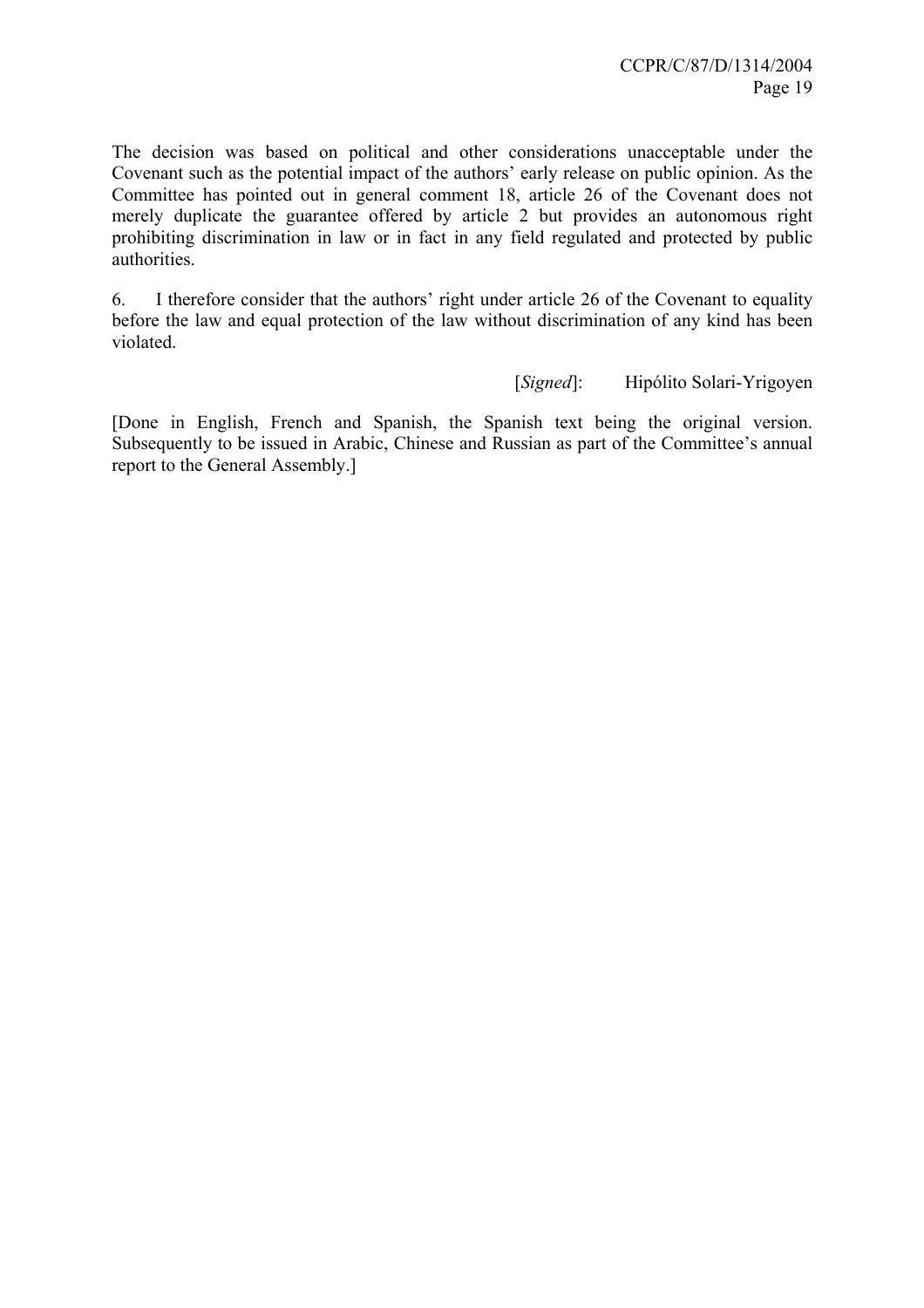#### **Concurring opinion of Committee member Ms. Ruth Wedgwood**

 The Committee has properly concluded that the State party did not act in an arbitrary fashion when it declined to release the two authors from prison under the Good Friday Agreement. The authors were involved in a robbery which led to the shooting death of an Irish police officer in June 1996. This violent crime contributed to the breach of a two-year ceasefire declared in August 1994, and helped to bring more than another year of fighting in a bitter civil conflict. Any alleged misapprehension of the facts of the authors' case by the Supreme Court of Ireland was cured in a petition for consideration and government affidavit submitted to the Court. See Views of the Committee, paragraph 2.16 supra. In full possession of these facts, the Supreme Court reaffirmed its prior holding.

 There is one cautionary note that properly attends our consideration of this case. Article 26 of the Covenant provides that all persons are equal before the law, and are entitled to equal protection of the law. Article 26 also forbids discrimination on "any ground such as race, colour, sex, language, religion, political or other opinion, national or social origin, property, birth, or other status." But Article 26 does not allow the Committee to sit as an administrative court, reviewing every government decision, in the same fashion as a national administrative tribunal. This is a point especially important in the management of our decisional capacity under the First Optional Protocol.

 The authors' complaint alleges that the Justice Minister of Ireland failed to write them with reasons for their exclusion from "qualifying prisoners" for potential release. They also ask the Committee to disallow the Minister's underlying reasons as arbitrary and inadequate, because other prisoners who were released had allegedly committed crimes as equally grave as their own. But the Supreme Court of Ireland noted that the Good Friday Agreement had not been incorporated into Irish law and was not designed to confer specific rights on individuals. In a great many countries, pardon authority remains a discretionary exercise, for which the Executive is not required to give reasons. There is no allegation here that any of the specific characteristics named in Article 26 affected the government's decision, nor any other identity-related characteristic. Thus, there is no apparent basis for the authors' claim under Article 26.

[*Signed*]: Ruth Wedgwood

[Done in English, French and Spanish, the Spanish text being the original version. Subsequently to be issued in Arabic, Chinese and Russian as part of the Committee's annual report to the General Assembly.]